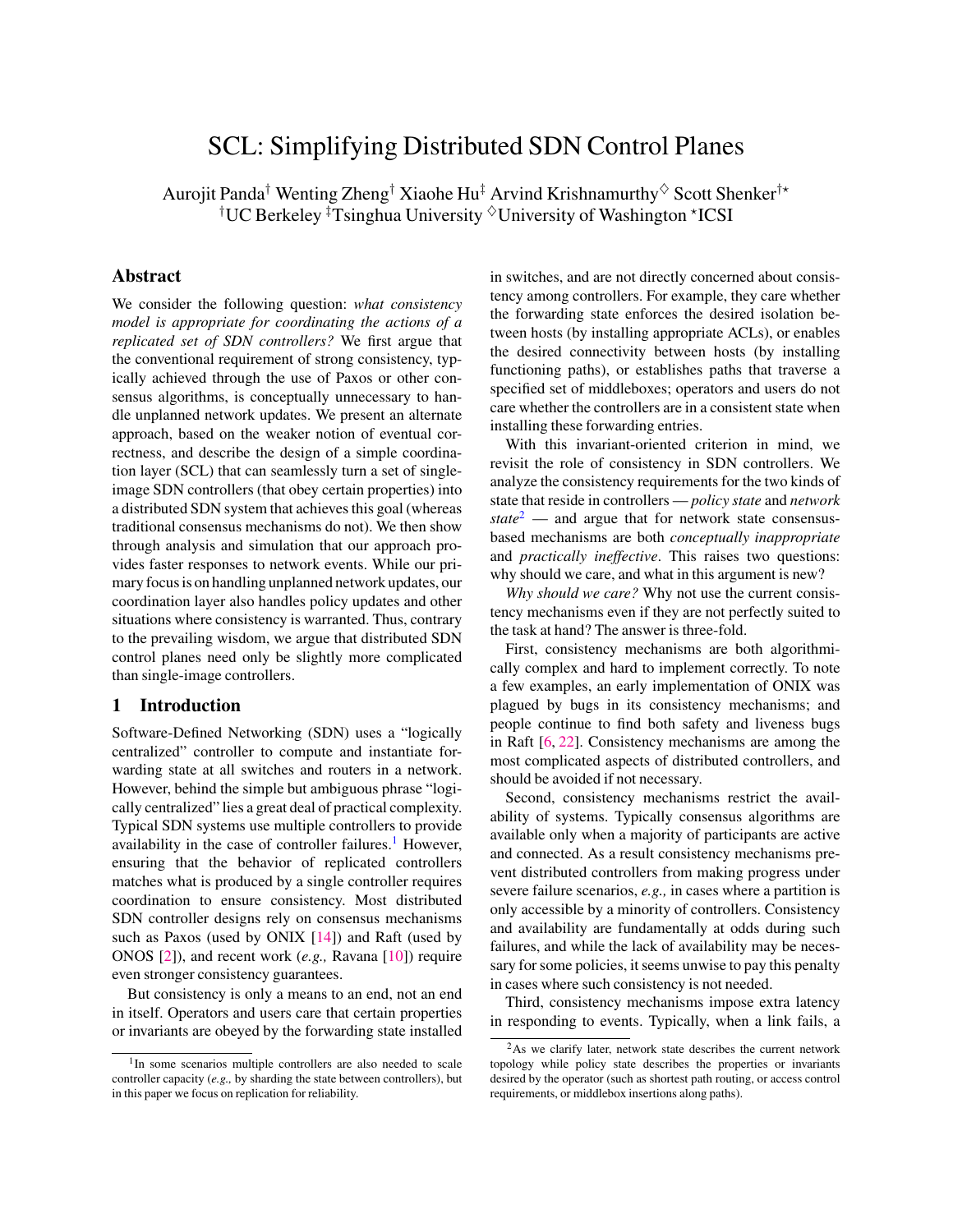switch sends a notification to the nearest controller, which then uses a consensus protocol to ensure that a majority of controllers are aware of the event and agree about when it occurred, after which one or more controllers change the network configuration. While the first step (switch contacting a nearby controller) and last step (controllers updating switch configuration) are inherent in the SDN control paradigm, the intervening coordination step introduces extra delay. While in some cases – *e.g.,* when controllers reside on a single rack – coordination delays may be negligible, in other cases  $-e.g.,$  when controllers are spread across a WAN – coordination can significantly delay response to failures and other events.

*What is new here?* Much work has gone into building distributed SDN systems (notably ONIX, ONOS, ODL, and Ravana),<sup>[3](#page-1-0)</sup> and, because they incorporate sophisticated consistency mechanisms, such systems are significantly more complex than the *single-image controllers* (such as NOX, POX, Beacon, Ryu, etc.) that ushered in the SDN era.<sup>[4](#page-1-1)</sup> In contrast, our reconsideration of the consistency requirements (or lack thereof) for SDN led us to design a simple coordination layer (SCL) that can transform any single-image SDN controller design into a distributed SDN system, as long as the controller obeys a small num-ber of constraints.<sup>[5](#page-1-2)</sup> While our novelty lies mostly in how we handle unplanned updates to network state, SCL is a more general design that deals with a broader set of issues: different kinds of network changes (planned and unplanned), changes to policy state, and the consistency of the data plane (the so-called consistent updates problem). All of these are handled by the coordination layer, leaving the controller completely unchanged. *Thus, contrary to the prevailing wisdom, we argue that distributed SDN systems need only be slightly more complicated than singleimage controllers.* In fact, they can not only be simpler than current distributed SDN designs, but have better performance (responding to network events more quickly) and higher availability (not requiring a majority of controllers to be up at all times).

# 2 Background

In building SDN systems, one must consider consistency of both the data and control planes. Consider the case where a single controller computes new flow entries for all switches in the network in response to a policy or network update. The controller sends messages to each switch updating their forwarding entries, but these updates are applied asynchronously. Thus, until the last switch has received the update, packets might be handled by a mixture of updated and non-updated switches, which could lead to various forms of invariant violations (*e.g.,* looping paths, missed middleboxes, or lack of isolation). The challenge, then, is to implement these updates in a way that no invariants are violated; this is often referred to as the *consistent updates* problem and has been addressed in several recent papers [\[11,](#page-13-7) [17,](#page-13-8) [20,](#page-13-9) [21,](#page-13-10) [25,](#page-13-11) [26\]](#page-13-12).

There are three basic approaches to this problem. The first approach carefully orders the switch updates to ensure no invariant violations [\[17,](#page-13-8) [20\]](#page-13-9). The second approach tags packets at ingress, and packets are processed based on the new or old flow entries based on this tag [\[11,](#page-13-7) [25,](#page-13-11) [26\]](#page-13-12). The third approach relies on closely synchronized switch clocks, and has switches change over to the new flow entries nearly-simultaneously [\[21\]](#page-13-10).

Note that the consistent updates problem exists even for a single controller and is not caused by the use of replicated controllers (which is our focus); hence, we do not introduce any new mechanisms for this problem, but can leverage any of the existing approaches in our design. In fact, we embed the tagging approach in our coordination layer, so that controllers need not be aware of the consistent updates problem and can merely compute the desired flow entries.

The problem of control plane consistency arises when using replicated controllers. It seems natural to require that the state in each controller  $-i.e.,$  their view of the network and policy – be consistent, since they must collaboratively compute and install forwarding state in switches, and inconsistency at the controller could result in errors in forwarding entries. As a result existing distributed controllers use consensus algorithms to ensure serializable updates to controller state, even in the presence of failures. Typically these controllers are assumed to be deterministic  $- i.e.,$  their behavior depends only on the state at a controller – and as a result consistency mechanisms are not required for the output. Serializability requires coordination, and is typically implemented through the use of consensus algorithms such as Paxos and Raft. Commonly these algorithms elect a leader from the set of available controllers, and the leader is responsible for deciding the order in which events occur. Events are also replicated to a quorum (typically a majority) of controllers before any controller responds to an event. Replication to a quorum ensures serializability even in cases where the leader fails, this is because electing a new leader requires use of a quorum that intersect with all previous quorums [\[7\]](#page-13-13).

More recent work, *e.g.,* Ravana [\[10\]](#page-13-2), has looked at requiring even stronger consistency guarantees. Ravana

<span id="page-1-0"></span> $3$ There are many other distributed SDN platforms, but most (such as [\[19,](#page-13-5) [28\]](#page-13-6)) are focused on sharding state in order to scale (rather than replicating for availability), which is not our focus. Note that our techniques can be applied to these sharded designs (*i.e.,* by replicating each shard for reliability).

<span id="page-1-1"></span><sup>4</sup>By the term "single-image" we mean a program that is written with the assumption that it has unilateral control over the network, rather than one explicitly written to run in replicated fashion where it must coordinate with others.

<span id="page-1-2"></span><sup>5</sup>Note that our constraints make it more complex to deal with policies such as reactive traffic engineering that require consistent computation on continuously changing network state.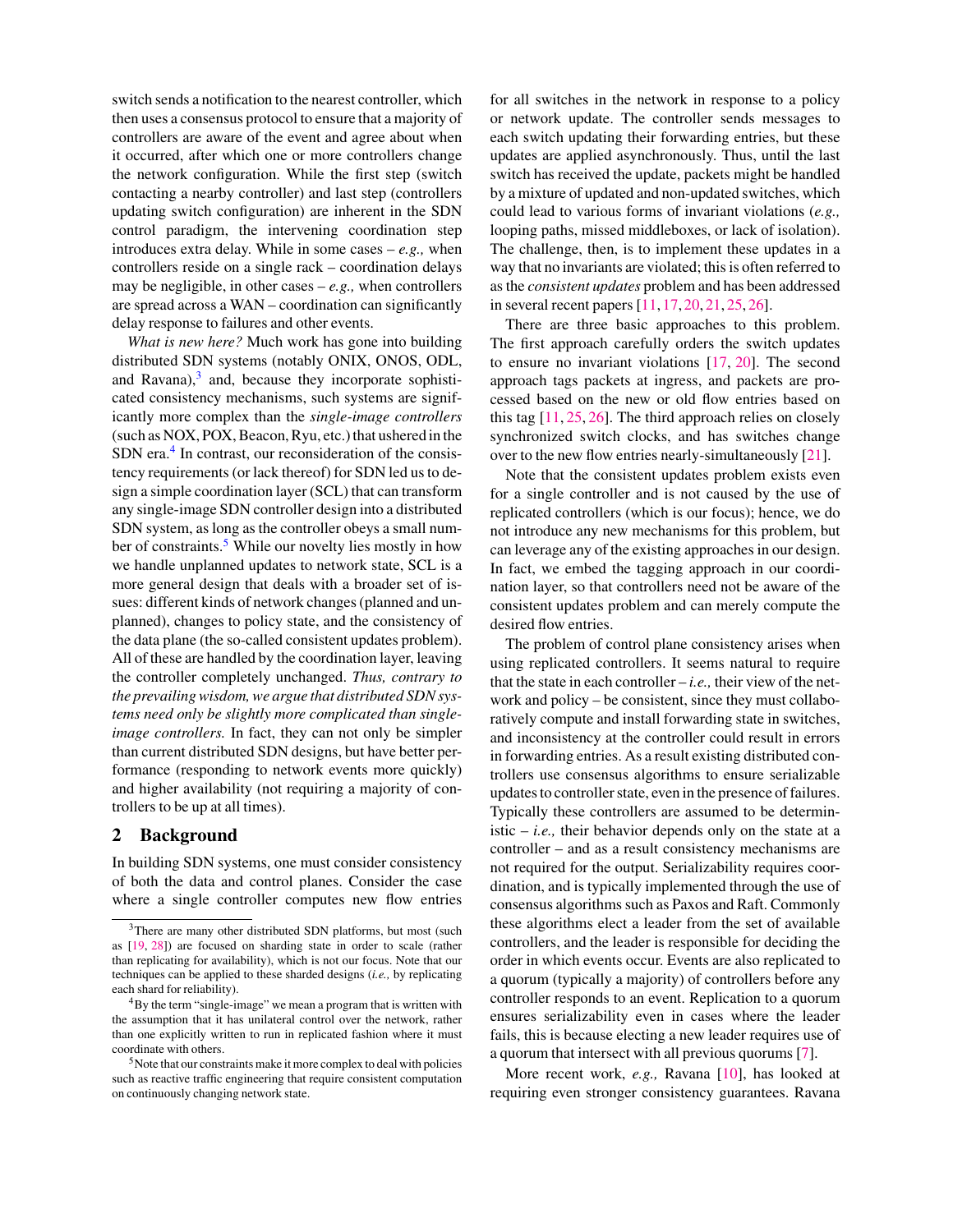tries to ensure exactly-once semantics when processing network events. This stronger consistency requirement comes at the cost of worse availability, as exactly-once semantics require that the system be unavailable (*i.e.,* unresponsive) in the presence of failures [\[15\]](#page-13-14).

While the existing distributed controller literature varies in mechanisms (*e.g.,* Paxos, Raft, ZAB, etc.) and goals (from serializability to exactly-once semantics) there seems to be universal agreement on what we call the *consensus assumption*; that is the belief that consensus is the weakest form of coordination necessary to achieve correctness when using replicated controllers, *i.e.,* controllers must ensure serializability or stronger consistency for correctness. The consensus assumption follows naturally from the concept of a "logically centralized controller" as serializability is required to ensure that the behavior of a collection of replicated controllers is identical to that of a single controller.

However, we do not accept the consensus assumption, and now argue that *eventual correctness* – which applies after controllers have taken action – not *consensus* is the most salient requirement for distributed controllers. Eventual correctness is merely the property that in any connected component of the network which contains one or more controller, all controllers eventually converge to the correct view of the network, *i.e.,* in the absence of network updates all controllers will eventually have the correct view of the network (*i.e.,* its topology and configuration) and policy, and that the forwarding rules installed within this connected component will all be computed relative to this converged network view and policy. This seems like a weaker property than serializability, but cannot be achieved by consensus based controllers which require that a quorum of controllers be reachable.

So why are consensus-based algorithms used so widely? Traditional systems (such as data stores) that use consensus algorithms are "closed world", in that the truth resides within the system and no update can be considered complete until a quorum of the nodes have received the update; otherwise, if some nodes fail the system might lose all memory of that update. Thus, no actions should be taken on an update until consensus is reached and the update firmly committed. While policy state is closedworld, in that the truth resides in the system, network state is "open-world" in that the ground truth resides in the network itself, not in the controllers, *i.e.,* if the controllers think a link is up, but the link is actually down, then the truth lies in the functioning of the link, not the state in the controller. One can always reconstruct network state by querying the network. Thus, one need not worry about the controllers "forgetting" about network updates, as the network can always remind them. This removes the need for consensus *before* action, and the need for timeliness would suggest acting without this additional delay.

To see this, it is useful to distinguish between *agreement* (do the controllers *agree* with each other about the network state?) and *awareness* (is at least one controller *aware* of the current network state?). If networks were a closed-world system, then one should not update the dataplane until the controllers are in agreement, leading to the consensus assumption. However, since networks are an open-world system, updates can and should start as soon as any controller is aware, without waiting for agreement. Waiting for agreement is unnecessary (since network state can always be recovered) and undesirable (since it increases response time, reduces availability, and adds complexity).

Therefore, SDN controllers should not unnecessarily delay updates while waiting for consensus. However, we should ensure that the network is eventually correct, *i.e.,* controllers should eventually agree on the current network and policy state, and the installed forwarding rules should correctly enforce policies relative to this state. The rest of this paper is devoted to describing a design that uses a simple coordination layer lying underneath any single-image controller (that obeys certain constraints) to achieve rapid and robust responses to network events, while guaranteeing eventual correctness. Our design also includes mechanisms for dataplane consistency and policy consistency.

# 3 Definitions and Categories

#### 3.1 Network Model

We consider networks consisting of switches and hosts connected by *full-duplex links*, and controlled by a set of replicated controllers which are responsible for configuring and updating the forwarding behavior of all switches. As is standard for SDNs, we assume that switches notify controllers about network events, *e.g.,* link failures, when they occur. Current switches can send these notifications by using either a separate control network (out-of-band control) or using the same networks as the one being controlled (in-band control). In the rest of this paper we assume the use of an in-band control network, and use this to build *robust channels* that guarantee that the controller can communicate with all switches within its partition, *i.e.,* if a controller can communicate with some switch A, then it can also communicate with any switch  $B$  that can forward packets to A. We describe our implementation of robust channels in §[6.1.](#page-7-0) We also assume that the control channel is fair  $-$  *i.e.*, a control message sent infinitely often is delivered to its destination infinitely often – this is a standard assumption for distributed systems.

We consider a *failure model* where any controller, switch, link or host can fail, and possibly recover after an arbitrary delay. Failed network component stop functioning, and no component exhibits Byzantine behavior. We further assume that when alive controllers and switches are responsive – *i.e.,* they act on all received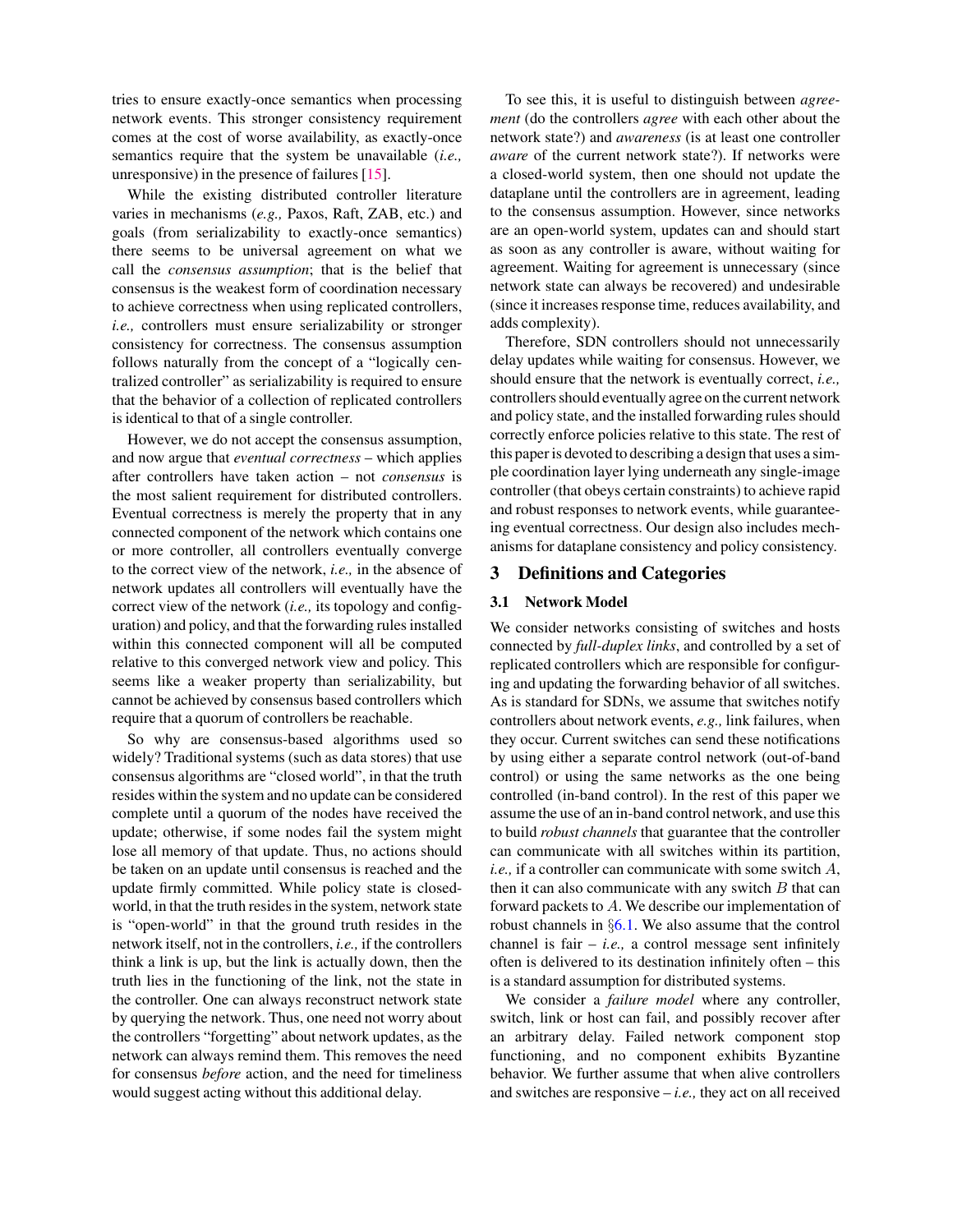messages in bounded time – this is true for existing switches and controllers, which have finite queues. We also assume that all active links are full-duplex, *i.e.,* a link either allows bidirectional communication or no communication. Certain switch failures can result in asymmetric link failures  $-$  *i.e.*, result in cases where communication is only possible in one direction – this can be detected through the use of Bidirection Forwarding Detection (BFD) [\[12,](#page-13-15) [13\]](#page-13-16) at which point the entire link can be marked as having failed. BFD is implemented by most switches, and this functionality is readily available in networks today. Finally we assume that the failure of a switch or controller triggers a network update – either by a neighboring switch or by an operator, the mechanism used by operators is described in Appendix [B.](#page-15-0)

We define *dataplane configuration* to be the set of forwarding entries installed at all functioning switches in the network; and *network state* as the undirected graph formed by the functioning switches, hosts, controllers and links in a network. Each edge in the network state is annotated with relevant metadata about link properties – *e.g.,* link bandwidth, latency, etc. The *network configuration* represents the current network state and dataplane configuration. A *network policy* is a predicate over the network configuration: a policy holds if and only if the predicate is true given the current network configuration. Network operators configure the network by specifying a set of network policies that should hold, and providing mechanisms to restore policies when they are violated.

Given these definitions, we define a network as being *correct* if and only if it implements all network policies specified by the operator. A network is rendered *incorrect* if a policy predicate is no longer satisfied as a result of one or more *network events*, which are changes either to network state or network policy. Controllers respond to such events by modifying the dataplane configuration in order to restore correctness.

Controllers can use a *dataplane consistency mechanism* to ensure dataplane consistency during updates. The controllers also use a *control plane consistency mechanism* to ensure that after a network event controllers eventually agree on the network configuration and that the data plane configuration converges to a correct configuration, *i.e.,* one that is appropriate to the current network state and policy.

Consistency mechanisms can be evaluated based on how they ensure correctness following a network event. Their design is thus intimately tied to the nature of *policies* implemented by a network and the types of *events* encountered, which we now discuss.

#### <span id="page-3-0"></span>3.2 Policy Classes

Operators can specify *liveness policies* and *safety policies* for the network. Liveness policies are those that must hold in steady state, but can be violated for short periods of time while the network responds to network events. This is consistent with the definition of *liveness* commonly used in distributed systems [\[16\]](#page-13-17). Sample liveness properties include:

1. *Connectivity*: requiring that the data plane configuration is such that packets from a source are delivered to the appropriate destination.

2. *Shortest Path Routing*: requiring that all delivered packets follow the shortest path in the network.

3. *Traffic Engineering*: requiring that for a given traffic matrix, routes in the network are such that the maximum link utilization is below some target.

Note that all of these examples require some notion of global network state, *e.g.,* one cannot evaluate whether a path is shortest unless one knows the entire network topology. Note that such policies are inherently liveness properties – as discussed below, one cannot ensure that they always hold given the reliance on global state.

A *safety policy* must always hold, regardless of any sequence of network events. Following standard impossibility results in distributed systems [\[23\]](#page-13-18), a policy is enforceable as a safety policy in SDN if and only if it can be expressed as a condition on a path – *i.e.,* a path either obeys or violates the safety condition, regardless of what other paths are available. Safety properties include:

1. *Waypointing*: requiring that all packets sent between a given source and destination traverse some middlebox in a network.

2. *Isolation*: requiring that some class of packets is never received by an end host (such as those sent from another host, or with a given port number).

In contrast to liveness properties that require visibility over the entire network, these properties can be enforced using information carried by each packet using mechanisms borrowed from the consistent updates literature. Therefore, we extend the tagging approach from the consistent updates literature to implement safety policies in SCL. Our extension, and proofs showing that this is both necessary and sufficient, are presented in Appendix [A.](#page-14-0)

### 3.3 Network Events

Next we consider the nature of network events, focusing on two broad categories:

1. *Unplanned network events*: These include events such as link failures and switch failures. Since these events are unplanned, and their effects are observable by users of the network, it is imperative that the network respond quickly to restore whatever liveness properties were violated by these topology events. Dealing with these events is the main focus of our work, and we address this in §[5.](#page-6-0)

2. *Policy Changes*: Policy state changes slowly (*i.e.,* at human time scales, not packet time scales), and perfect *policy availability* is not required, as one can temporarily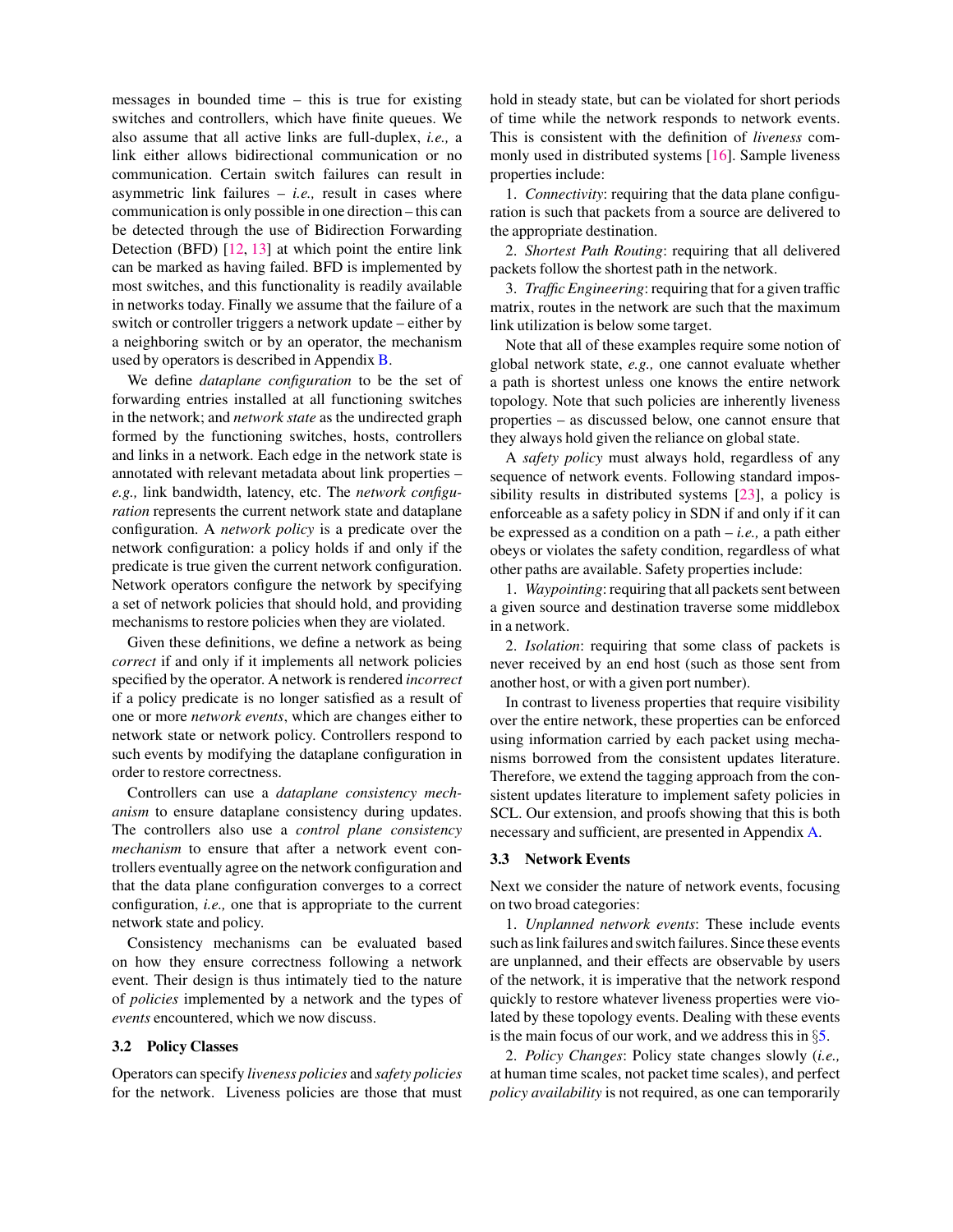block policy updates without loss of *network availability* since the network would continue operating using the previous policy. Because time is not of the essence, we use two-phase commit when dealing with policy changes, which allows us to ensure that the policy state at all controllers is always consistent. We present mechanisms and analysis for such events in Appendix [B.](#page-15-0)

Obviously not all events fall into these two categories, but they are broader than they first appear. Planned network events (*e.g.,* taking a link or switch down for maintenance, restoring a link or switch to service, changing link metadata) should be considered policy changes, in that these events are infrequent and do not have severe time constraints, so taking the time to achieve consistency before implementing them is appropriate. Load-dependent policy changes (such as load balancing or traffic engineering) can be dealt with in several ways: (i) as a policy change, done periodically at a time scale that is long compared to convergence time for all distributed consistency mechanisms (*e.g.,* every five minutes); or (ii) using dataplane mechanism (as in MATE [\[3\]](#page-13-19)) where the control plane merely computes several paths and the dataplane mechanism responds to load changes in real time without consulting the control plane. We provide a more detailed discussion of traffic engineering in Appendix [B.2.](#page-16-0)

# 3.4 The Focus of Our Work

In this paper, we focus on how one can design an SDN control plane to handle unplanned network events so that liveness properties can be more quickly restored. However, for completeness, we also present (but claim no novelty for) mechanisms that deal with policy changes and safety properties. In the next section, we present our design of SCL, followed by an analysis (in Section [5\)](#page-6-0) of how it deals with liveness properties. In Section [6](#page-7-1) we describe SCL's implementation, and in Section [7](#page-9-0) present results from both our implementation and simulations on SCL's performance. We delay until the appendices discussion of how SCL deals with safety properties.

# 4 SCL Design

SCL acts as a coordination layer for single-image controllers (*e.g.,* Pox, Ryu, etc.). Single image controllers are designed to act as the sole controller in a network, which greatly simplifies their design, but also means that they cannot survive any failures, which is unacceptable in production settings. SCL allows a single image controller to be replicated on multiple physical controllers thereby forming a distributed SDN control plane. We require that controllers and applications used with SCL meet some requirements  $(\S 4.1)$  $(\S 4.1)$  but require no other modifications.

### <span id="page-4-0"></span>4.1 Requirements

We impose four requirements on controllers and applications that can be used with SCL:

- (a) Deterministic: We require that controller applications be deterministic with respect to network state. A similar requirement also applies to RSM-based distributed controllers (*e.g.,* ONOS, Onix).
- (b) Idempotent Behavior: We require that the commands controllers send switches in response to any events are idempotent, which is straightforward to achieve when managing forwarding state. This requirement matches the model for most OpenFlow switches.
- (c) Triggered Recomputation: We require that on receiving an event, the controller recomputes network state based on a log containing the sequence of network events observed thus far. This requires that the controller itself not retain state and incrementally update it, but instead use the log to regenerate the state of the network. This allows for later arriving events to be inserted earlier in the log without needing to rewrite internal controller state.
- (d) Proactive Applications: We require that controller applications compute forwarding entries based on their picture of the network state. We do not allow reactive controller applications which respond to individual packet-ins (such as might be used if one were implementing a NAT on a controller).

In addition to the requirements imposed on controller applications, SCL also requires that all control messages – including messages used by switches to notify controllers, messages used by controllers to update switches, and messages used for consistency between controllers – be sent over *robust* communication channels. We define a *robust* communication channel as one which ensures connectivity as long as the network is not partitioned – *i.e.,* a valid forwarding path is always available between any two nodes not separated by a a network partition.

#### <span id="page-4-1"></span>4.2 General Approach

We build on existing single-image controllers that recompute dataplane configuration from a log of events each time recomputation is triggered (as necessitated by the triggered recomputation requirement above). To achieve eventual correctness, SCL must ensure – assuming no further updates or events – that in any network partition containing a controller eventually (i) every controller has the same log of events, and (ii) this log accurately represents the current network state (within the partition). In traditional distributed controllers, these requirements are achieved by assuming that a quorum of controllers (generally defined to be more than one-half of all controllers) can communicate with each other (*i.e.,* they are both functioning correctly and within the same partition), and using a consensus algorithm to commit events to a quorum before they are processed. SCL ensures these requirements – without the restriction on having a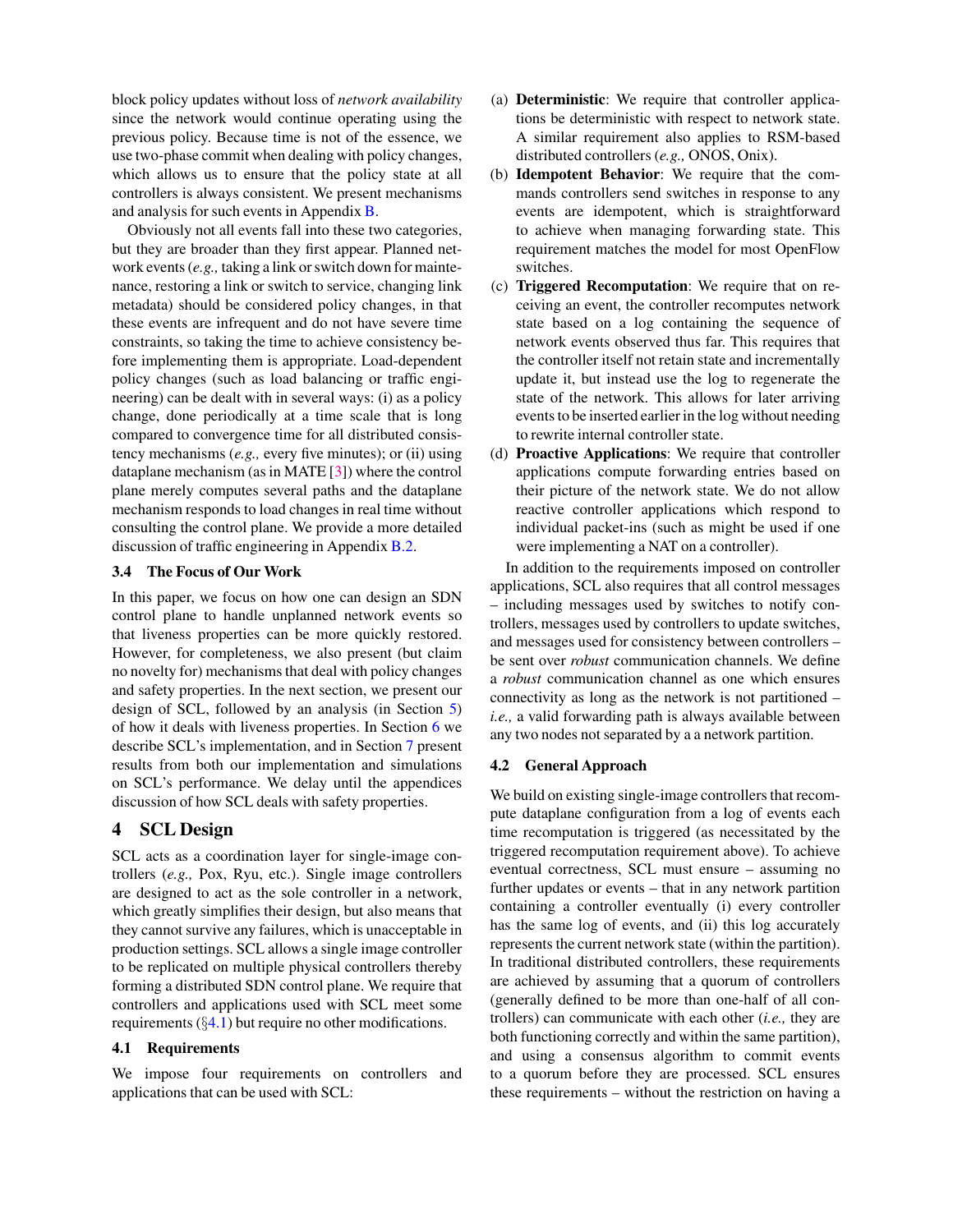<span id="page-5-0"></span>

controller quorum – through the use of two mechanisms:

Gossip: All live controllers in SCL periodically exchange their current event logs. This ensures that eventually the controllers agree on the log of events. However, because of our failure model, this gossip cannot by itself guarantee that logs reflect the current network state.

Periodic Probing: Even though switches send controllers notifications when network events (*e.g.,* link failures) occur, a series of controller failures and recovery (or even a set of dropped packets on links) can result in situations where no live controller is aware of a network event. Therefore, in SCL all live controllers periodically send probe messages to switches; switches respond to these probe messages with their set of working links and their flow tables. While this response is not enough to recover all lost network events (*e.g.,* if a link fails and then recovers before a probe is sent then we will never learn of the link failure), this probing mechanism ensures eventual awareness of the current network state and dataplane configuration.

Since we assume *robust* channels, controllers in the same partition will eventually receive gossip messages from each other, and will eventually learn of all network events within the same partition. We *do not assume control channels are lossless*, and our mechanisms are designed to work even when messages are lost due to failures, congestion or other causes. Existing SDN controllers rely on TCP to deal with losses.

Note that we explicitly design our protocols to ensure that controllers never disagree on policy, as we specify in greater detail in Appendix  $\overline{B}$ . Thus, we do not need to use gossip and probe mechanisms for policy state.

#### 4.3 Components

Figure [1](#page-5-0) shows the basic architecture of SCL. We now describe each of the components in SCL, starting from the data plane.

SDN Switches: We assume the use of *standard SDN switches*, which can receive messages from controllers and update their forwarding state accordingly. We make no specific assumptions about the nature of these messages, other than assuming they are idempotent. Furthermore, we require no additional hardware or software support beyond the ability to run a small proxy on each switch, and support for BFD for failure detection. As discussed previously, BFD and other failure detection mechanisms are widely implemented by existing switches. Many existing SDN switches (*e.g.,* Pica-8) also support replacing the OpenFlow agent (which translates control messages to ASIC configuration) with other applications such as the switch-agent. In case where this is not available, the proxy can be implemented on a general purpose server attached to each switch's control port.

SCL switch-agent: The switch-agent acts as a proxy between the control plane and switch's control interface. The switch-agent is responsible for implementing SCL's robust control plane channels, for responding to periodic probe messages, and for forwarding any switch notifications (*e.g.,* link failures or recovery) to all live controllers in SCL. The switch-agent, with few exceptions, immediately delivers any flow table update messages to the switch, and is therefore not responsible for providing any ordering or consistency semantics.

SCL controller-proxy: The controller-proxy implements SCL's consistency mechanisms for both the control and data plane. To implement control plane consistency, the controller-proxy (a) receives all network events (sent by the switch-agent), (b) periodically exchanges gossip messages with other controllers; and (c) sends periodic probes to gain awareness of the dataplane state. It uses these messages to construct a consistently ordered log of network events. Such a consistently ordered log can be computed using several mechanisms, *e.g.,* using accurate timestamps attached by switch-agents. We describe our mechanism—which relies on switch IDs and local event counters—in §[6.2.](#page-8-0) The controller-proxy also keeps track of the network's dataplane configuration, and uses periodic-probe messages to discover changes. The controller-proxy triggers recomputation at its controller whenever it observes a change in the log or dataplane configuration. This results in the controller producing a new dataplane configuration, and the controller-proxy is responsible for installing this configuration in the dataplane. SCL implements data plane consistency by allowing the controller-proxy to transform this computed dataplane configuration before generating switch update messages as explained in Appendix [A.](#page-14-0)

Controller: As we have already discussed, SCL uses standard single image controllers which must meet the four requirements in §[4.1.](#page-4-0)

These are the basic mechanisms (gossip, probes) and components (switches, agents, proxies, and controllers) in SCL. Next we discuss how they are used to restore *liveness policies* in response to *unplanned topology updates*. We later generalize these mechanisms to allow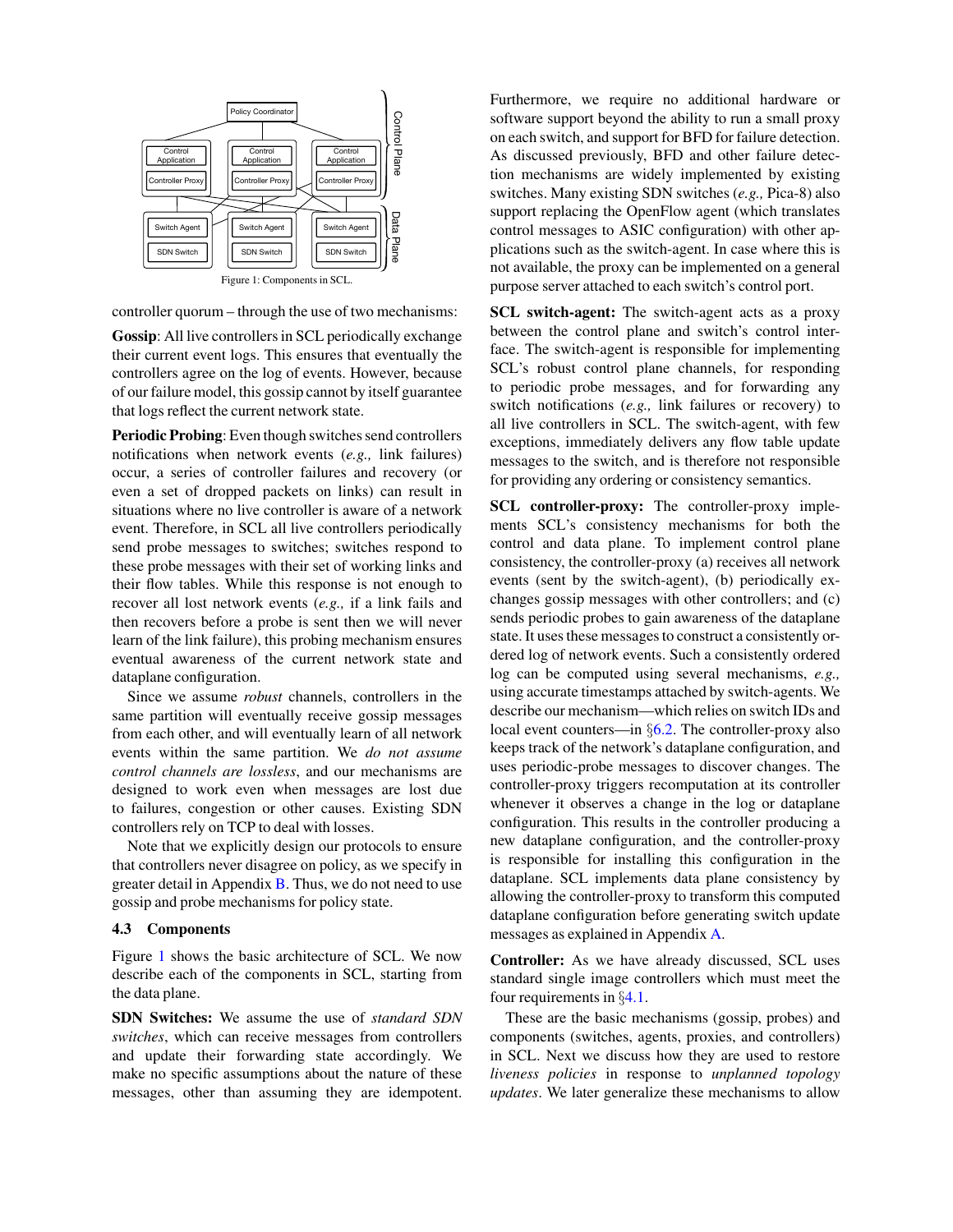handling of other kinds of events later in Appendix [B.](#page-15-0)

# <span id="page-6-0"></span>5 Liveness Policies in SCL

We discuss how SCL restores *liveness policies* in the event of *unplanned topology updates*. We begin by presenting SCL's mechanisms for handling such events, and then analyze their correctness.

# 5.1 Mechanism

Switches in SCL notify their switch-agent of any network events, and switch-agents forward this notification to all controller-proxies in the network (using the control plane channel discussed in §[6\)](#page-7-1). Updates proceed as follows once these notifications are sent:

- On receiving a notification, each controller-proxy updates its event log. If the event log is modified<sup>[6](#page-6-1)</sup>, the proxy triggers a recomputation for its controller.
- The controller updates its network state, and computes a new dataplane configuration based on this updated state. It then sends a set of messages to install the new dataplane configuration which are received by the controller-proxy.
- The controller-proxy modifies these messages appropriately so safety policies are upheld (Appendix [A\)](#page-14-0) and then sends these messages to the appropriate switch switch-agents.
- Upon receiving an update message, each switch's switch-agent immediately (with few exceptions discussed in Appendix  $\bf{B}$ ) updates the switch flow table, thus installing the new dataplane configuration.

Therefore, each controller in SCL responds to unplanned topology changes without coordinating with other controllers; all the coordination happens in the coordination layer, which merely ensures that each controller sees the same log of events. We next show how SCL achieves correctness with these mechanisms.

# 5.2 Analysis

Our mechanism needs to achieve eventual correctness, *i.e.,* after a network event and in the absence of any further events, there must be a point in time after which all policies hold forever. This condition is commonly referred to as *convergence* in the networking literature, which requires a quiescencent period (*i.e.,* one with no network events) for convergence. Note that during quiescent periods, no new controllers are added because adding a controller requires either a network event (when a partition is repaired) or a policy change (when a new controller is inserted into the network), both of which violate the assumption of quiescence. We observe that *eventual correctness* is satisfied once the following properties hold during the quiescent period:

- i. The control plane has reached *awareness i.e.,* at least one controller is aware of the current network configuration.
- ii. The controllers have reached *agreement i.e.,* they agree on network and policy state.
- iii. The dataplane configuration is correct  $-i.e.,$  the flow entries are computed with the correct network and policy state.

To see this consider these conditions in order. Because controllers periodically probe all switches, no functioning controller can remain ignorant of the current network state forever. Recall that we assume that switches are responsive (while functioning, if they are probed infinitely often they respond infinitely often) and the control channel is fair (if a message is sent infinitely often, it is delivered infinitely often), so an infinite series of probes should produce an infinite series of responses. Once this controller is aware of the current network state, it cannot ever become unaware (that is, it never forgets the state it knows, and there are no further events that might change this state during a quiscent period). Thus, once condition 1 holds, it will continue to hold during the quiescent period.

Because controllers gossip with each other, and also continue to probe network state, they will eventually reach agreement (once they have gossiped, and no further events arrive, they agree with each other). Once the controllers are in agreement with each other, and with the true network state, they will never again disagree in the quiescent period. Thus, once conditions 1 and 2 hold, they will continue to hold during the quiescent period.

Similarly, once the controllers agree with each other and reality, the forwarding entries they compute will eventually be inserted into the network – when a controller probes a switch, any inconsistency between the switch's forwarding entry and the controllers entry will result in an attempt to install corrected entries. And once forwarding entries agree with those computed based on the true network state, they will stay in agreement throughout the quiescent period. Thus, once conditions 1, 2, and 3 hold, they will continue to hold during the quiescent period. This leads to the conclusion that once the network becomes quiescent it will eventually become correct, with all controllers aware of the current network state, and all switches having forwarding entries that reflect that state.

We now illustrate the difference between SCL's mechanisms and consensus based mechanisms through the use of an example. For ease of exposition we consider a small network with 2 controllers (quorum size is 2) and 2 switches, however our arguments are easily extended to larger networks. For both cases we consider the control plane's handling of a single link failure. We assume that the network had converged prior to the link failure.

First, we consider SCL's handling of such an event, and show a plausible timeline for how this event is handled in

<span id="page-6-1"></span><sup>&</sup>lt;sup>6</sup>Since controller-proxies update logs in response to both notifications from switch-agents and gossip from other controllers, a controllerproxy may be aware of an event before the notification is delivered.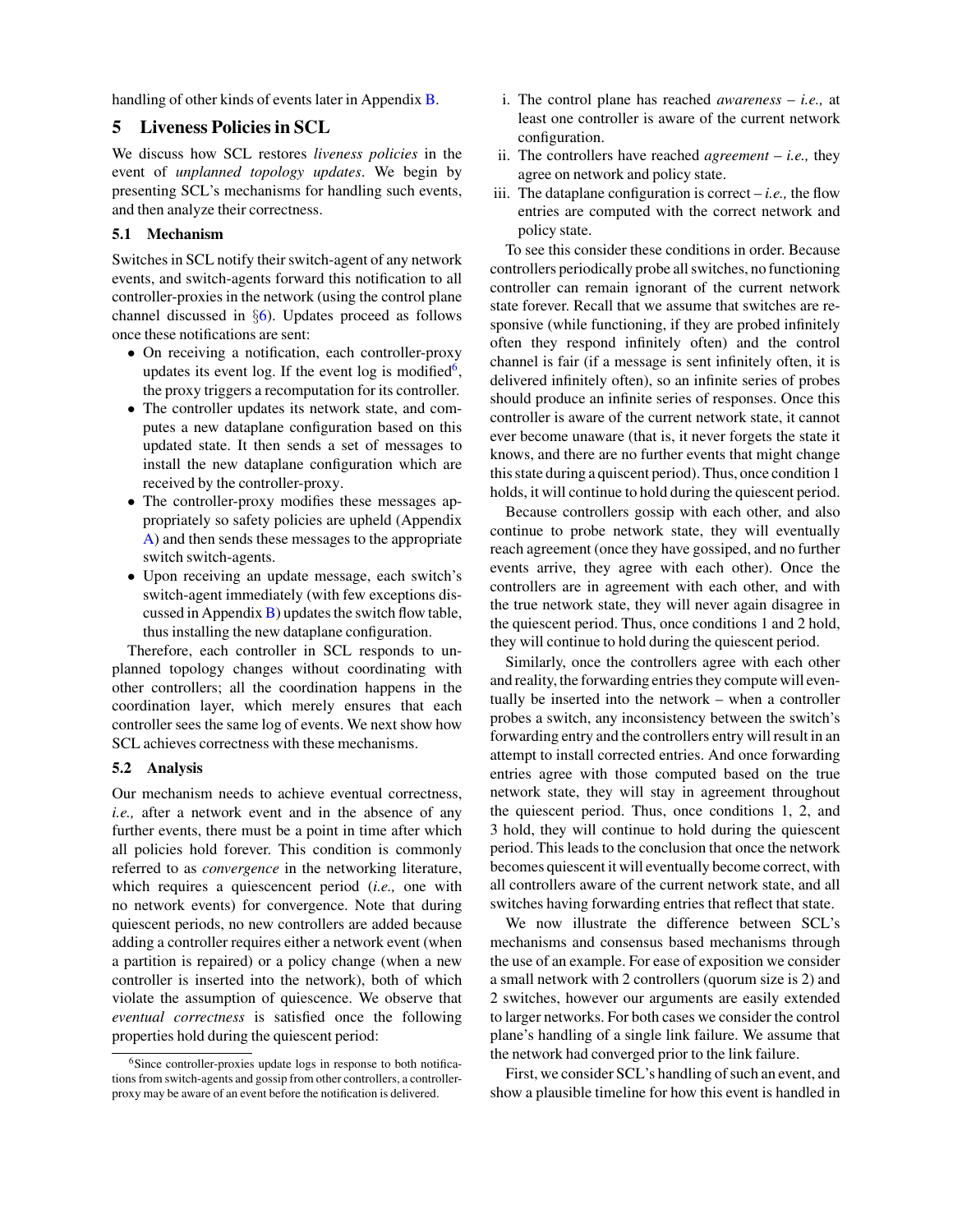<span id="page-7-2"></span>

<span id="page-7-3"></span>







Figure 5: Fat Tree: CDF of time taken for routes to converge after single link failure. There are cases that exceed  $ND$  because of queuing in the network.

Figure [2.](#page-7-2) At time  $t_0$  a network event occurs which renders the network incorrect (some liveness properties are violated) and the control plane unaware. At time  $t_1$  Controller 1 receives a notification about the event, this makes the control plane *aware* of the event, but the control plane is no longer in *agreement*, since Controller 2 is unaware. Controller 1 immediately computes updates, which are sent to the switch. Next at time  $t_3$  both switches have received the updated configuration, rendering the network *correct*. Finally, at time  $t_4$ , Controller 2 receives notification of this event, rendering the control plane in *agreement*. The network is thus converged at  $t_4$ . Note, since SCL does not use consensus, this is not the only timeline possible in this case. For example, another (valid) timeline would have the controllers reaching *agreement* before the dataplane has reached *correctness*. Finally, we also note that even in cases where a notification is lost, gossip would ensure that the network will reach agreement in this case.

Next, we show how such an event is handled in a consensus based controller framework in Figure [3.](#page-7-2) Without loss of generality, we assume that Controller 1 is the leader in this case. Similar to above, the control plane becomes aware at time  $t_1$ . Next, at time  $t_2$ , Controller 2 becomes aware of the event through the consensus mechanism, the controllers therefore reach *agreement*. Once agreement has been reached Controller 1 computes updates, and the network is rendered correct at time  $t_4$ . Consensus mechanisms require that any configuration changes occur after agreement, hence this is the only plausible timeline in this case. Finally, observe that when consensus mechanisms are used the dataplane configuration is updated once (at  $t_3$  and  $t_4$ ), while SCL issues two sets of updates, one from each controller. This



Figure 4: Response to one unplanned topology event in the presence of controller failure.



converge after single link failure.

is a necessary consequence of our design.

Finally, we consider a case where a controller, *e.g.,* Controller 1, fails while the event is being handled. Because we assumed that our network had 2 controllers, consensus algorithms cannot make progress in this case. We therefore focus on SCL's response, and show a timeline in Figure [4.](#page-7-2) In this case the control plane is temporarily aware of the network event at time  $t_1$ , but becomes unaware when Controller 1 fails at time  $t_f$ . However, since switches notify all live controllers, Controller 2 eventually receives the notification at time  $t_4$ , rendering the control plane *aware* and in *agreement*. At this time Controller 2 can generate updates for both Switch 1 and 2 rendering the network correct. Note, that even in cases where the Controller 2's notification is lost (*e.g.,* due to message losses), it would eventually be aware due to periodic probing.

# <span id="page-7-1"></span>6 Implementation

Our implementation of SCL uses Pox [\[18\]](#page-13-20), a singleimage controller. To simplify development of control applications, we changed the *discovery* and *topology* modules in POX so they would use the log provided by the controller-proxy in SCL. We also implemented a switchagent that works in conjunction with OpenVSwitch [\[24\]](#page-13-21), a popular software switch. In this section we present a few implementation details about how we implement robust channels  $(\S6.1)$  $(\S6.1)$ ; how we ensure log consistency across controller-proxies  $(\S6.2)$  $(\S6.2)$ ; and a few optimizations that we found important for our implementation  $(\S6.3)$  $(\S6.3)$ .

#### <span id="page-7-0"></span>6.1 Robust Channel

Most existing SDN implementations require the use of a separate control network (referred to as out-of-band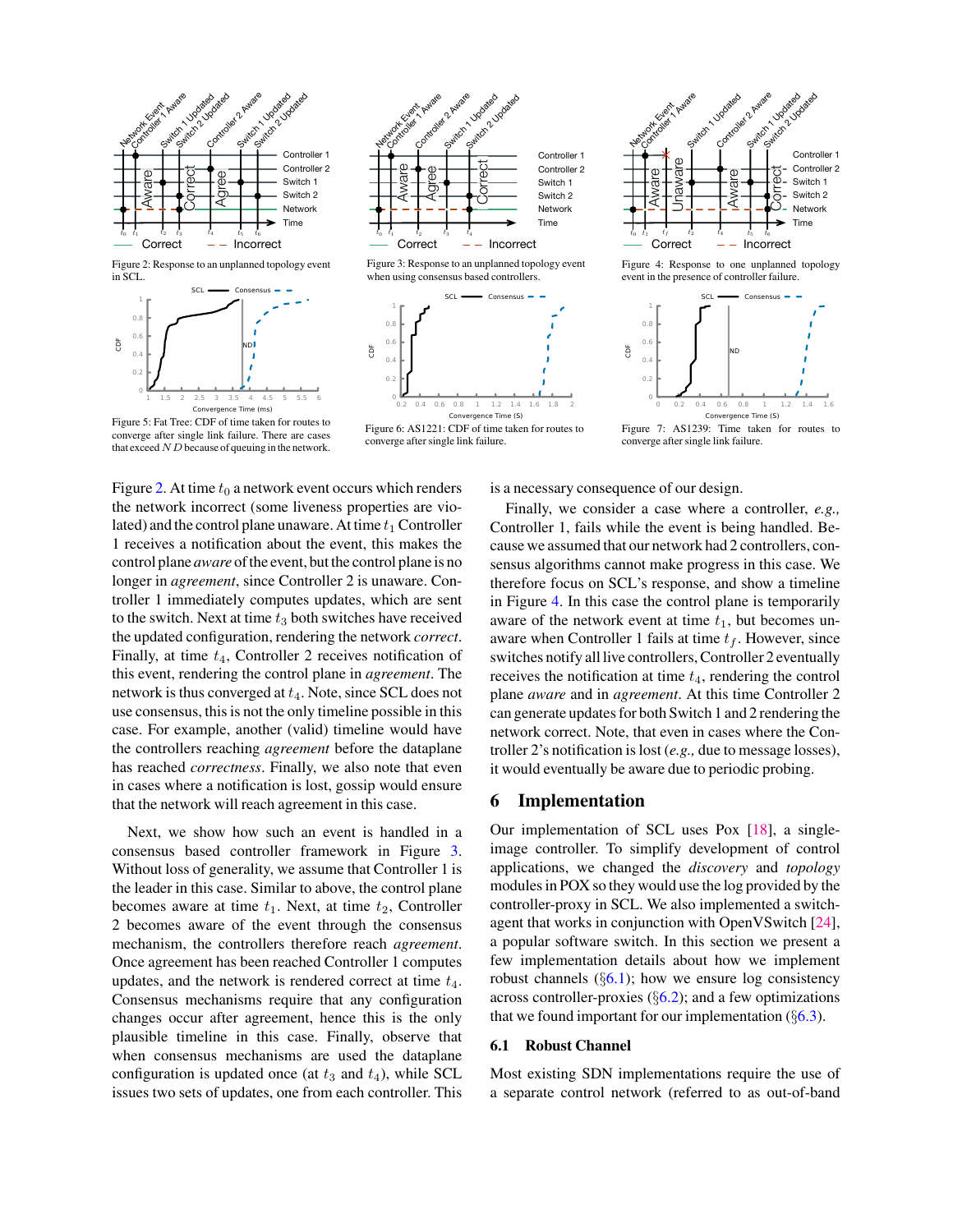control). In contrast, our implementation of SCL reuses the same network for both control and data packets. The use of such an *in-band control* network is essential for implementing *robust* channels required by SCL (where we assume the control channel functions between any two connected nodes). In our design, the switch-agent is responsible for implementing control channels. It does so by first checking if it has previously seen a received message, and flooding (*i.e.,* broadcasting) the control message if it has not. Flooding the message means that each message goes through all available paths in the network, ensuring that in the absence of congestion all control messages are guaranteed to be delivered to all nodes in the same network partition. This meets our requirements for *robust channels* from §[4.2.](#page-4-1) We show in the evaluation that this broadcast-based robust channel consumes a small percentage  $(< 1$ Mbps) of the network bandwidth. Furthermore, since SCL's correctness does not depend on reliable delivery of control plane messages, we also limit the amount of bandwidth allocated for control messages (by prioritizing them) and rely on switches to drop any traffic in excess of this limit, so that even under extreme circumstances the control traffic is limited to a small fraction of the total bandwidth.

### <span id="page-8-0"></span>6.2 Ordering Log Messages

Ensuring that controllers reach agreement requires the use of a mechanism to ensure that event ordering at each controller is eventually the same  $(\S 5)$  $(\S 5)$ . In our analysis we assumed the use of some ordering function that used metadata added by switch-agents to network events to produce a total order of events that all controllers would agree on. Here we describe that mechanism in greater detail. Switch agents in SCL augment network events with a *local* (*i.e.,* per switch-agent) sequence number. This sequence number allows us to ensure that event ordering in controller logs always corresponds to the causal order at each switch; we call this property *local causality*. Switch agent failures might result in this sequence number being reset, we therefore append an epoch count (which is updated when a switch boots) to the sequence number, and ensure that sequence numbers from the same switch-agent are monotically increasing despite failures. We assume the epoch is stored in stable storage and updated each time a switch boots. We also assume that each switch is assigned an ID, and that switch IDs impose a *total order* on all switches. IDs can be assigned based on MAC addresses, or other mechanisms.

Our algorithm for ensuring consistent ordering depends on the fact that *gossip messages* include the position of each event in the sender's log. Our algorithm then is simple: when notified of an event by the data plane (this might be due to a direct event notification or because of periodic probing), each controller-proxy inserts the event at the end of the log. If such an insertion violates local causality, SCL swaps events until local causality is restored, *e.g.,* if a controller is notified of an event e from a switch s with sequence number 5, but the log already contains another event  $e'$  from the same switch with sequence number 6, then these events are swapped so that e occupies the log position previously occupied by  $e'$  and  $e'$  appears at the end of the log. It is simple to see that the number of swaps needed is bounded. When a controller-proxy receives a gossip message, it checks to see if its position for event disagrees with the position for the sender of the gossip message. If there is a disagreement, we swap messages to ensure that the message sent by a switch with a lower ID appears first. Again it is easy to see that the number of swaps required is bounded by the number of positions on which the logs disagree.

Assuming that the network being controlled goes through periods of change (where a finite number of new network events occur) followed by periods of quiescence (where no new network events occur), and that quiescent periods are long enough to reach agreement, then the only events reordered are those which occur within a single period of change. Since we assumed that only a finite number of new events occur within a period of change, there's only a finite number of event swaps that need to be carried out to ensure that the log ordering is the same across all controllers. Furthermore, any event that is not in its final position must be swapped during a round of gossip. This is because otherwise all controllers must agree on the message's position, and hence it will never subsequently be changed. This implies that all controllers must agree upon log ordering within a finite number of gossip rounds. Note our assumption about quiescent periods is required by all routing algorithms, and is not unique to SCL.

#### <span id="page-8-1"></span>6.3 Optimizations

Our implementation also incorporates three optimizations to reduce bandwidth usage. Our optimizations generally aim to reduce the size of messages, but occasionally lead to an increase in the number of messages.

First, we observe that each switch's response to periodic probes includes a copy of its flow tables along with link state information. Switch flow table sizes can range from several 1000-100K flow entries, and in a naive implementation these messages would rapidly consume most of the bandwidth available for control channels. However, in the absence of controller failures (*i.e.,* in the common case) it is unlikely that a controller's version of the switch's flow table differs from reality. Therefore, when sending a periodic probe request to a switch s, the controller's controller-proxy includes the hash of their view of s's flow tables in the request. The switch-agents sends a flow table as a part of their response if and only if this hash differs from the hash for the actual flow table.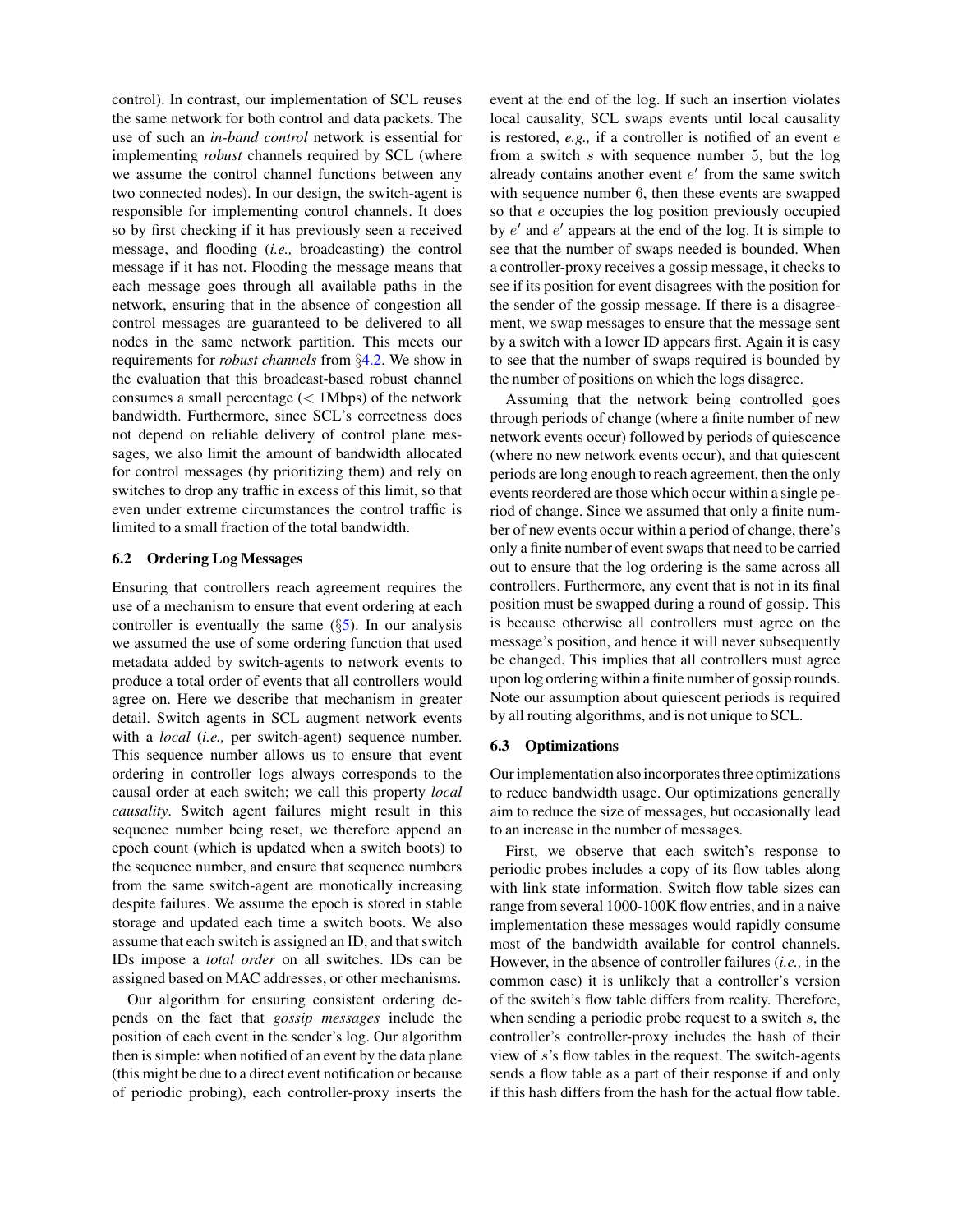<span id="page-9-2"></span>

Figure 8: Fat Tree: CDF of time taken for the network (switches and controllers) to fully agree after a single link failure.

 0 0.2 0.4  $0.6$  $\overline{0}$  1 0 0.5 1 1.5 2 2.5 3 3.5 4 **P** Convergence Time (S) SCL Consensus

Figure 9: AS1221: CDF of time taken for the network (switches and controllers) to fully agree after a single link failure.



Figure 10: AS1239: CDF of time taken for the network (switches and controllers) to fully agree after a single link failure.

This dramatically reduces the size of probe responses in the common case.

Second, we require that controller-proxies converge on a single network event log. However, here again sending the entire log in each Gossip message is impractical. To address this we use a log truncation algorithm, whereby switch-agents no longer include log entries about which all active controllers agree. This works as follows: (a) controller-proxies always include new or modified log entries (since a previous Gossip round, *i.e.,* the last time all controllers exchanged gossip messages and agreed on log ordering) in gossip message; (b) any time a controllerproxy finds that all active controllers agree on a log entry it marks that entry as committed and stops including it in the log; and (c) controller-proxies can periodically send messages requesting uncommitted log entries from other controllers. The final mechanism (requesting logs) is required when recovering from partitions.

Log truncation is also necessary to ensure that the controller-proxy does not use more than a small amount of data. The mechanism described above suffices to determine when all active controllers are aware of a log message. controller-proxies periodically save committed log messages to stable storage allowing them to free up memory. New controllers might require these committed messages, in which case they can be fetched from stable storage. Committed messages can also be permanently removed when controller applications no longer require them, however this requires awarness of application semantics and is left to future work. Finally, since log compaction is not essential for correctness we restrict compaction to periods when the all controllers in a network are in the same partition, *i.e.,* all controllers can communicate with each other – this greatly simplifies our design.

Finally, similar to other SDN controllers, SCL does not rewrite switch flow tables and instead uses incremental flow updates to modify the tables. Each controller-proxy maintains a view of the current network configuration, and uses this information to only send updates when rules need to change. Note, in certain failure scenarios, *e.g.,* when a controller fails and another simultaneously recovers, this might incur increased time for achieving correctness, however our correctness guarantees still hold.

As we show later in  $\S7$  $\S7$  these optimizations are enough to ensure that we use no more than 1Mbps of bandwidth for control messages in a variety of networks.

# <span id="page-9-0"></span>7 Evaluation

As mentioned earlier, the standard approach to replicating SDN controllers is to use consensus algorithms like Paxos and Raft to achieve consistency among replicas. The design we have put forward here eschews such consensus mechanisms and instead uses mostly-unmodified singleimage controllers and a simple coordination layer. Our approach has two clear advantages:

- Simplicity: Consistency mechanisms are complicated, and are often the source of bugs in controller designs. Our approach is quite simple, both conceptually and algorithmically, leading to a more robust overall design whose properties are easy to understand.
- Eventual Correctness: This seems like the most basic requirement one could have for distributed controllers, and is easily achieved in our design, yet consensus mechanisms violate it in the presence of partitions.

Given these advantages, one might ask why might one choose current consensus-based approaches over the one we have presented here? We investigate three possible reasons: response times, impact of controller disagreement, and bandwidth overhead. Our analysis uses the network model presented in  $\S$ [7.1,](#page-9-1) which allows us to quantitatively reason about response times. We then use simulations to gain a deeper understanding of how the design operates. We use simulation rather than our implementation because we we can more closely control the environment and monitor the results.

Finally, in  $\S 7.4$  $\S 7.4$  we use CloudLab [\[1\]](#page-13-22) to compare convergence times for SCL and ONOS [\[2\]](#page-13-1) when responding to link failures in a datacenter topology. Our results demonstrate that the effects observed in simulation also hold for our implementation.

#### <span id="page-9-1"></span>7.1 Response to Network Events

The primary metric by which SDN controller designs should be evaluated is the extent to which they achieve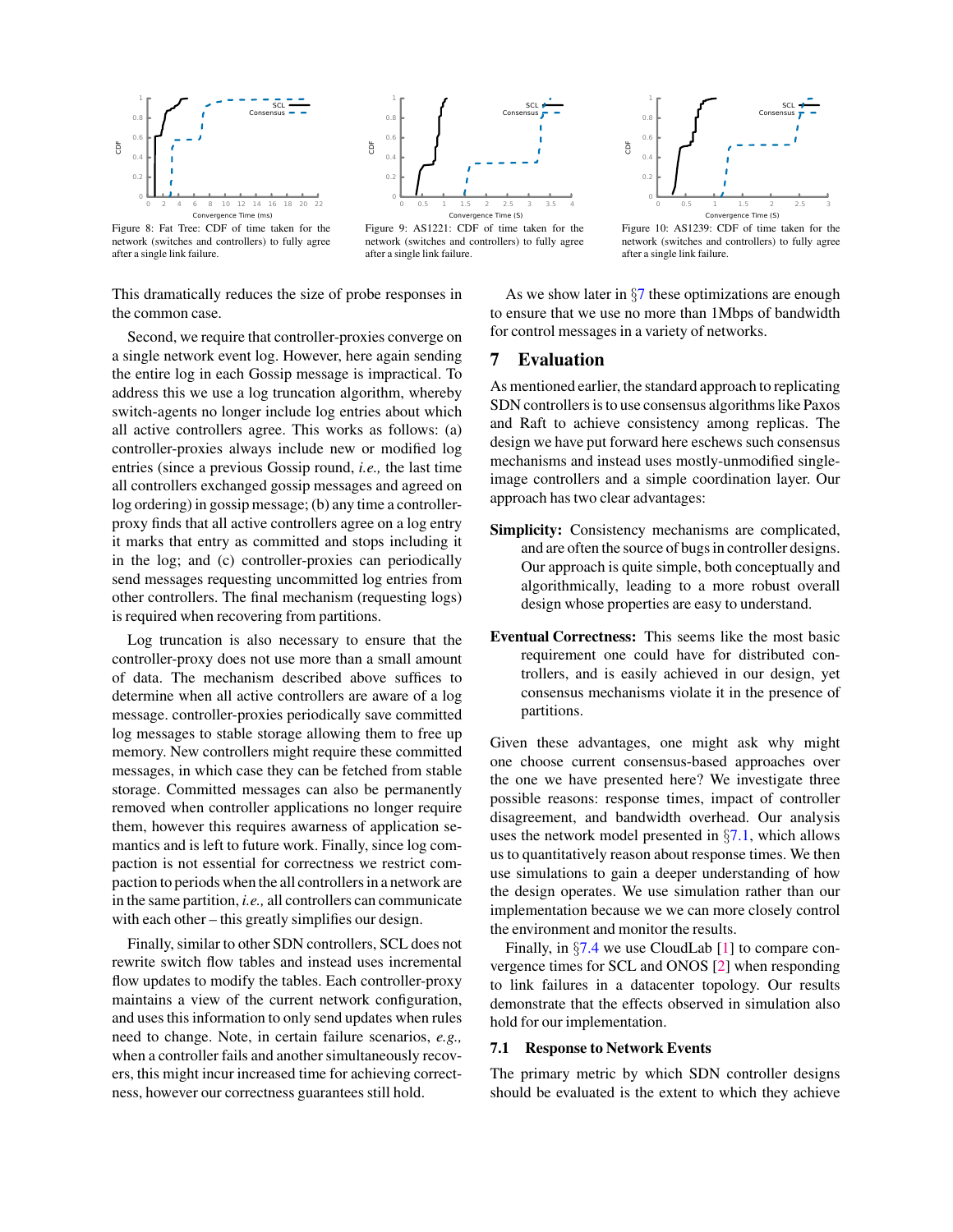<span id="page-10-2"></span>



are reachable based on routing rules.

Figure 11: Fat Tree: CDF of availability showing percentage of physically connected host pairs that are reachable based on routing rules.

<span id="page-10-1"></span>

| Topology        | Switches | Links | Diameter             | N D     |                    |
|-----------------|----------|-------|----------------------|---------|--------------------|
| AS1221          | 83       | 236   | 0.63 s               | 0.77 s  | 0.72 s             |
| AS1239          | 361      | 1584  | 0.54 s               | 0.67 s  | 0.54 s             |
| <b>Fat Tree</b> | 320      | 3072  | $2.52 \,\mathrm{ms}$ | 3.78 ms | $1.336 \text{ ms}$ |

Table 1: Properties of the topologies for which we run evaluation.

the desired properties or invariants. For example, if we ignore the presence of partitions (where consensus mechanisms will always perform poorly), then we can ask how quickly a design responds to network events. We can express these delays using the notation that:  $lat(x,y)$ is the network latency between points  $x$  and  $y$ ; network nodes c are controllers and network nodes s are switches; and CD is the delay from waiting for the consensus algorithm to converge.

For SCL, the total response delay for an event detected by switch  $s$  is given by the sum of: (a) the time it takes for the event notification to reach a controller  $(lat(s, c)$  for some c) and (b) the time for controller updates to reach all affected switches  $s'$  ( $lat(c, s')$ ). Thus, we can express the worst case delay, which we call  $ND$ , as:

$$
ND = \max_{s} \max_{s'} \min_{c} [lat(s,c) + lat(c,s')]
$$

which represents the longest it can take for a switch  $s'$  to hear about an event at switch s, maximized over all  $s, s'$ .

When consensus-based approaches are used we must add the consensus time CD to ND (and in fact ND is an underestimate of the delay, because the delay is  $[lat(s, c) + lat(c, s')]$  for a given c that is the leader, not the controller that minimizes the sum).<sup>[7](#page-10-0)</sup>

At this simple conceptual level, three things become apparent: (i) typically SCL will respond faster than consensus-based systems because they both incur delay ND and only consensus-based systems incur CD, (ii) as the number of controllers increases, the relative performance gap between SCL and consensus-based approaches will increase (CD typically increases with more participants, while  $ND$  will decrease), and (iii) SCL has better availability (SCL only requires one controller to be up, while consensus-based designs require at least half to be up).



Figure 13: AS1239: CDF of availability showing percentage of physically connected host pairs that are reachable based on routing rules.

We further explore the first of these conclusions using simulations. In our simulations we compare SCL to an idealized consensus algorithm where reaching consensus requires that a majority of controllers receive and acknowledge a message, and these messages and acknowledgments do not experience any queuing delay. We therefore set CD to be the median round-trip time between controllers. We run our simulation on three topologies: two AS topologies (AS 1221 and 1239) as measured by the RocketFuel project [\[27\]](#page-13-23), and a datacenter topology (a 16-ary fat-tree). We list sizes and other properties for these topologies in Table [1.](#page-10-1) Our control application computes and installs shortest path routes.

Single link failure We first measure time taken by the network to converge back to shortest path routes after a link failure. Note that here we are not measuring how long it takes for all controllers and switches to have a consistent view of the world (we return to that later), just when are shortest routes installed after a failure. For each topology, we measured the convergence time by failing random links and plot CDFs in Figure [5,](#page-7-3) [6,](#page-7-3) [7.](#page-7-3) These results show that SCL clearly restores routes faster than even an idealized Paxos approach, and typically faster than the worst-case bound  $ND$  (which would require the failure to be pessimally placed to achieve).

But one can also ask how long it takes to actually achieve full agreement, where one might think consensusbased algorithms would fare better. By full agreement we mean: (a) the dataplane has converged so that packets are routed along the shortest path, (b) all controllers have received notification for the link failure event and (c) every controller's logical configuration corresponds with the physical configuration installed in the data plane. For each topology, we measured convergence time by failing random links and plot CDFs in Figure [8,](#page-9-2) [9,](#page-9-2) [10.](#page-9-2) Thus, even when measuring when the network reaches full agreement, SCL significantly outperforms idealized Paxos. Note that what consensus-based algorithms give you is knowing *when* the controllers agree with each other, but it does not optimize how quickly they reach agreement.

Continuous link failure and recovery To explore more general failure scenarios, we simulate five hours with an ongoing process of random link failure and

<span id="page-10-0"></span> $7B$ ut if the consensus protocol is used for leader election, then  $ND$ is actually an underestimate of the worst-case delay, as there is no minimization over c.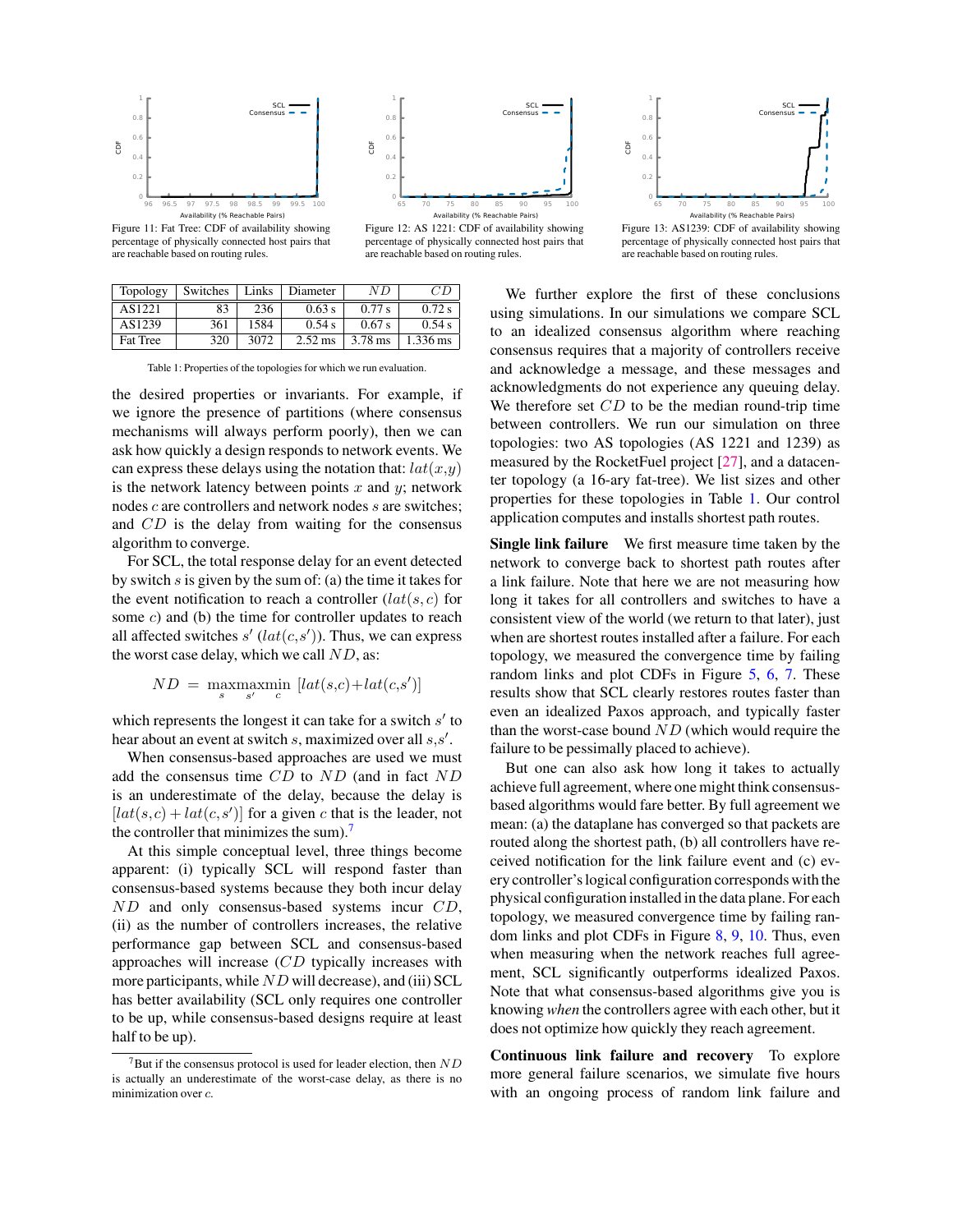<span id="page-11-2"></span><span id="page-11-1"></span>

recovery. The time between link failures in the network (MTBF) is 30 seconds, and each link's mean-time-torecovery (MTTR) is 15 seconds; these numbers represent an extremely aggressive failure scenario. We look at two metrics: connectivity and stretch.

For connectivity, we plot the percentage of available<sup>[8](#page-11-0)</sup> host pairs in Figures [11,12,](#page-10-2) [13.](#page-10-2) SCL and Paxos offer comparable availability in this case, but largely because the overall connectivity is so high. Note, that in Figure [13,](#page-10-2) the use of consensus does better than SCL– this is because in this particular simulation we saw instances of rapid link failure and recovery, and damping (*i.e.,* delaying) control plane responses paradoxically improves connectivity here. This has been observed in other context *e.g.,* BGP.

Even when hosts are connected, the paths between them might be suboptimal. To investigate this we plotted the stretch of all connected host-pairs (comparing the shortest path to the current path given by routing), as shown in Figures [14,](#page-11-1) [15.](#page-11-2) We did not observe any stretch in the datacenter topology, this can be explained by the large number of equal cost redundant paths in these topologies. As one can see, SCL significantly outperforms ideal Paxos in terms of path stretch in the other two topologies. In the case of AS1239, we can see that while SCL's rapid response and lack of damping affect availability slightly, the paths chosen by SCL are qualitatively better.

<span id="page-11-3"></span>

| <b>Traffic Type</b>          | <b>Fat Tree</b> | AS 1221      | AS1239    |
|------------------------------|-----------------|--------------|-----------|
| Overall                      | 63.428Kbps      | 205.828 Kbps | 70.2 Kbps |
| Gossip                       | 46.592 Kbps     | 3.2 Kbps     | 28.6 Kbps |
| Link Probing                 | 16.329 Kbps     | 3.88 Kbps    | 36.4 Kbps |
| <b>Routing Table Probing</b> | 0.0Kbps         | 248.4 Kbps   | 4.8Kbps   |

Table 2: Control Bandwidth usage for different topologies

#### 7.2 Impact of Controller Disagreement

While the previous convergence results clearly indicate that SCL responds faster than consensus-based algorithms, one might still worry that in SCL the controllers may be giving switches conflicting information. We first observe that such an update race can happen only under rare conditions: controllers in SCL only update physical configuration in response to learning about new network events. If a single link event occurs, each controller would proactively contact the switch only after receiving this event and would install consistent configuration. A race is therefore only observable when two network events occur so close together in time so that different controllers observe them in different order, which requires that the time difference between these network events is smaller than the diameter of the network. But even in this case, as soon as all controllers have heard about each event, they will install consistent information. So the only time inconsistent information may be installed is during the normal convergence process for each event, and during such periods we would not have expected all switches to have the same configuration.

Thus, the impact of controller disagreement is minimal. However, we can more generally ask how often do controllers have an incorrect view of the network. In Figures [16,](#page-12-1) [17,](#page-12-1) [18](#page-12-1) we show, that under the continuous failure/recover scenario described above, the CDF of how many links are incorrectly seen by at least one controller (where we periodically sample both the actual state of the physical network and the network state as seen by each controller). As we can see, typically there are very few disagreements between controllers and the physical state, and that SCL outperforms ideal Paxos in this regard. We also found that event logs between controllers agreed 99.4% of the time.

### 7.3 Bandwidth Usage

SCL uses broadcast for all control plane communication. This has several advantages: it avoids the need for bootstrapping (*i.e.,* running a routing algorithm on the control plane, which then allows the controllers to manage the data plane), is extremely robust to failures, and provides automatic alignment between data plane and control plane connectivity. This last one is particularly important, because otherwise one would have to handle special cases such as where controllers within a given data plane partition might not be able to talk to each other. Such cases would unavoidably complicate the controller logic,

<span id="page-11-0"></span><sup>8</sup>By which we mean host pairs that are physically connected and can communicate using the current physical configuration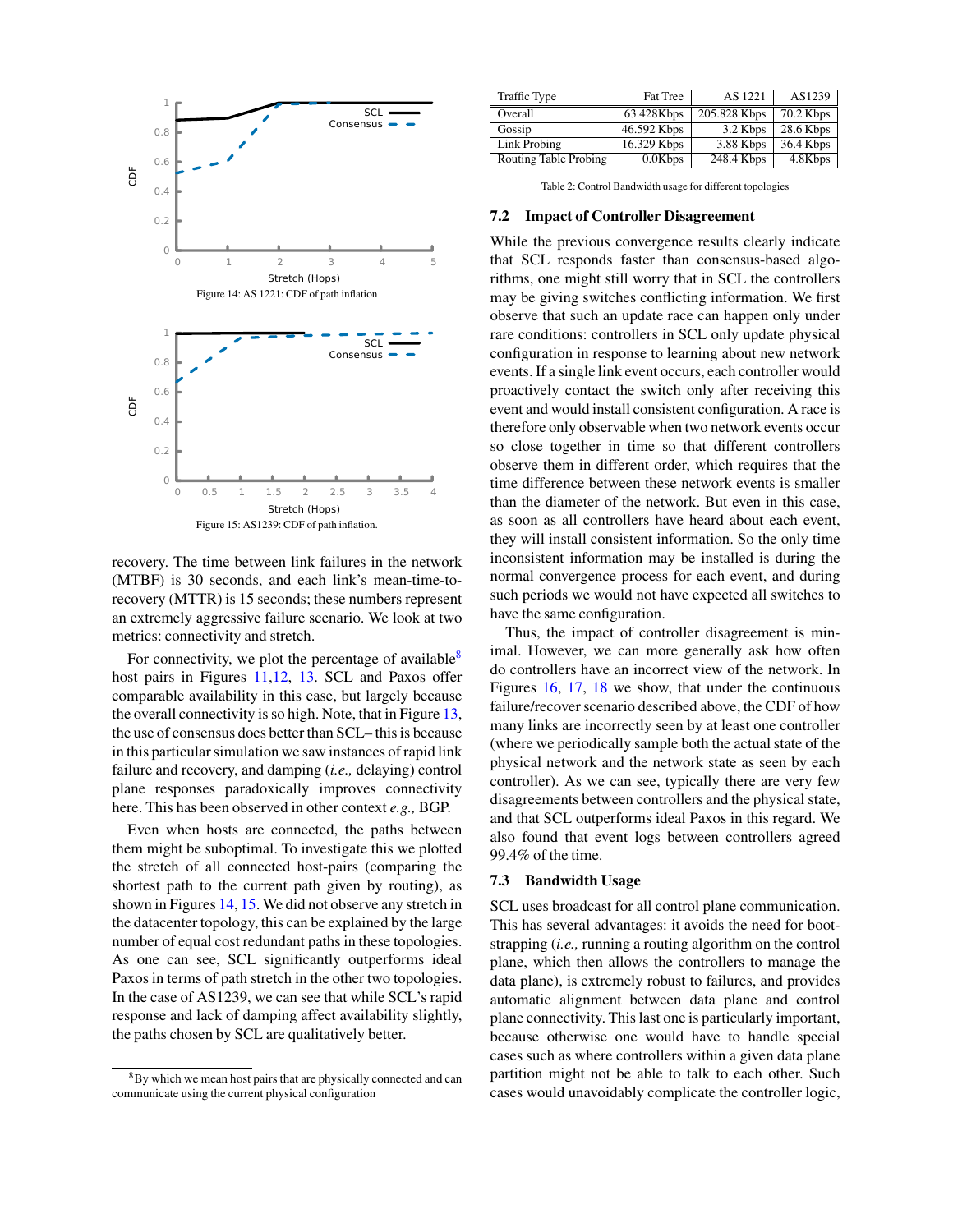<span id="page-12-1"></span>



Figure 16: CDF of number of times network state disagreed with controller's network state on a fat tree.

Figure 17: AS 1221: CDF of number of times network state disagreed with any controller's network state.



Figure 18: AS1239: CDF of number of times network state disagreed with any controller's network state.

<span id="page-12-2"></span>

| System                                                                            | <b>First Update</b> |      |     | Correct                                                                                                       |     |       |  |  |
|-----------------------------------------------------------------------------------|---------------------|------|-----|---------------------------------------------------------------------------------------------------------------|-----|-------|--|--|
|                                                                                   | Median              | Min  | Max | Median                                                                                                        | Min | Max   |  |  |
| <b>SCL</b>                                                                        | 117.5ms             | 91ms |     | $164 \text{ms}$   268.5ms   201ms                                                                             |     | 322ms |  |  |
| <b>ONOS</b>                                                                       |                     |      |     | $159.5 \text{ms}$   $153 \text{ms}$   $203 \text{ms}$   $276.5 \text{ms}$   $164 \text{ms}$   $526 \text{ms}$ |     |       |  |  |
| Table 3: Time taken before a controller begins reacting to a network event (First |                     |      |     |                                                                                                               |     |       |  |  |

Update) and before the network converges (Correct).

and make eventual correctness harder to achieve.

However, one might think that this requires too much bandwidth to be practical. Here we consider this question by running a simulation where the mean time between link failures (MTBF) is 10 minutes, and the mean time for each link to recover is 5 minutes. The control traffic depends on the control plane parameters, and here we set SCL's gossip timer at 1 second and network state query period at 20 seconds. Table [2](#page-11-3) shows the control plane's bandwidth consumption for the topologies we tested. On average we find that SCL uses a modest amount of bandwidth.We also looked at instantaneous bandwidth usage (which we measured in 0.5 second buckets) and found that most of the time peak bandwidth usage is low: for the fat tree topology 99.9% of the time bandwidth is under 1Mbps, for AS1221 98% of the time bandwidth is under 1Mbps, and for AS1239 97% of the time bandwidth is under 1Mbps.

One might ask how the bandwidth used on a given link scales with increasing network size. Note that the dominant cause of bandwidth usage is from responses to link and routing table probing messages. The number of these messages grows as the number of switches (not the number of controllers), and even if we increase the number of switches three orders of magnitude (resulting in a network with about 100K switches, which is larger than any network we are aware of) the worst of our bandwidth numbers would be on the order of 200Mbps, which is using only 2% of the links if we assume 10Gbps links. Furthermore, the failure rate is extremely high; we would expect in a more realistic network setting that SCL could scale to even large networks with minimal bandwidth overhead.

#### <span id="page-12-0"></span>7.4 Response Time of the SCL Implementation

The primary metric by which we compare our implementation to existing distributed controller frameworks is response time. We begin by showing the improvements achieved by our implementation of SCL when compared to a traditional distributed controller in a datacenter network. We ran this evaluation on CloudLab [\[1\]](#page-13-22), where the dataplane network consisted of 20 switches connected in a fat tree topology (using 48 links). Each of the dataplane switches ran OpenVSwitch (version 2.5.0). In the control plane we used *three* replicated controllers. To fit into the CloudLab environment we modified SCL to use an out-of-band control channel: each controller-proxy established a TCP connection with all switch-agents and forwarded any network events received from the switch on all of these connections. For comparison we used ONOS (version 1.6.0). Both controllers were configured to compute shortest path routes.

In our experiments we measured the time taken for paths to converge to their correct value after a single link failure in the network. We measured both the time before a controller reacts to the network event (First Update in the table) and before all rule updates are installed (Correct). We repeated this test 10 times and report times in milliseconds elapsed since link failures (Table [3\)](#page-12-2). We find that SCL consistently responds to network events before ONOS; this is in line with the fact that ONOS must first communicate with at least one other controller before installing rules. In our experiments, we found that this could induce a latency of up to 76ms before the controller issues its first updates. In the median case, SCL also achieved correctness before ONOS, however the gap is smaller in this case. Note, however, the latencies in this setup are very small, so we expected to find a small performance gap.

# 8 Conclusion

Common wisdom holds that replicated state machines and consensus are key to implementing distributed SDN controllers. SCL shows that SDN controllers eschewing consensus are both achievable and desirable.

# 9 Acknowledgment

We thank Colin Scott, Amin Tootoonchian, and Barath Raghavan for the many discussions that shaped the ideas in this paper; we thank Shivaram Venkataraman, our shepherds Minlan Yu and Jay Lorch, and the anonymous reviewers for their helpful comments. This work was funded in part by a grant from Intel Corporation, and by NSF awards 1420064 and 1616774.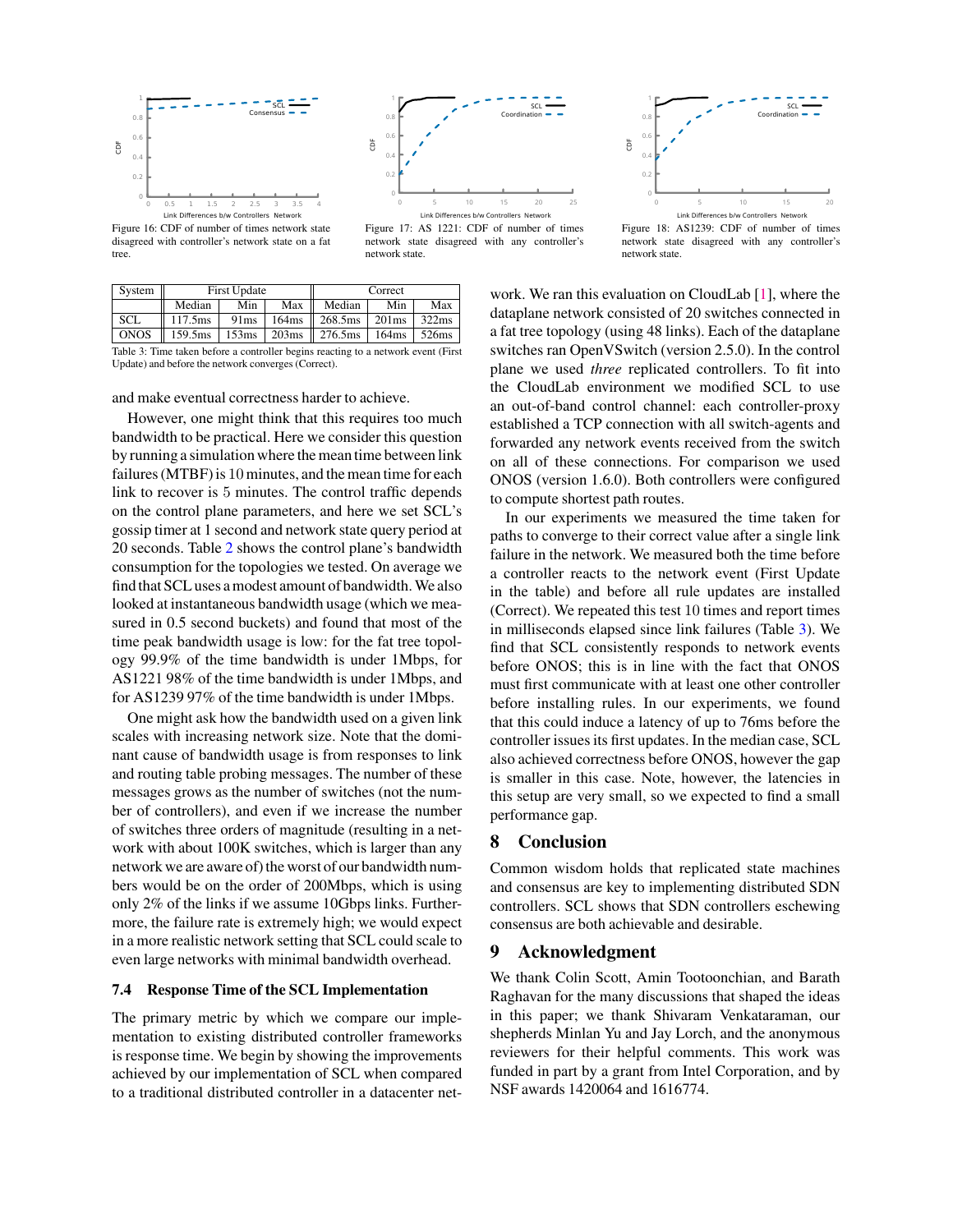# References

- <span id="page-13-22"></span>[1] A. Akella. Experimenting with Next-Generation Cloud Architectures Using CloudLab. *IEEE Internet Computing*, 19:77–81, 2015.
- <span id="page-13-1"></span>[2] P. Berde, M. Gerola, J. Hart, Y. Higuchi, M. Kobayashi, T. Koide, B. Lantz, B. O'Connor, P. Radoslavov, W. Snow, et al. ONOS: Towards an Open, Distributed SDN OS. In *HotSDN*, 2014.
- <span id="page-13-19"></span>[3] A. Elwalid, C. Jin, S. H. Low, and I. Widjaja. MATE: MPLS Adaptive Traffic Engineering. In *INFOCOM*, 2001.
- <span id="page-13-24"></span>[4] S. Ghorbani and M. Caesar. Walk the Line: Consistent Network Updates with Bandwidth Guarantees. In *HotSDN*, 2012.
- <span id="page-13-25"></span>[5] J. Gray. Notes on Data Base Operating Systems. In *Advanced Course: Operating Systems*, 1978.
- <span id="page-13-3"></span>[6] H. Howard. ARC: Analysis of Raft Consensus. *Technical Report UCAM-CL-TR-857*, 2014.
- <span id="page-13-13"></span>[7] H. Howard, D. Malkhi, and A. Spiegelman. Flexible Paxos: Quorum intersection revisited. *CoRR*, abs/1608.06696, 2016.
- <span id="page-13-26"></span>[8] S. Jain, A. Kumar, S. Mandal, J. Ong, L. Poutievski, A. Singh, S. Venkata, J. Wanderer, J. Zhou, M. Zhu, et al. B4: Experience with a globally-deployed software defined WAN. In *SIGCOMM*, 2013.
- <span id="page-13-27"></span>[9] S. Kandula, D. Katabi, B. S. Davie, and A. Charny. Walking the Tightrope: Responsive Yet Stable Traffic Engineering. In *SIGCOMM*, 2005.
- <span id="page-13-2"></span>[10] N. Katta, H. Zhang, M. Freedman, and J. Rexford. Ravana: Controller fault-tolerance in softwaredefined networking. In *SOSR*, 2015.
- <span id="page-13-7"></span>[11] N. P. Katta, J. Rexford, and D. Walker. Incremental Consistent Updates. In *HotSDN*, 2013.
- <span id="page-13-15"></span>[12] D. Katz and D. Ward. Bidirectional Forwarding Detection (BFD). RFC 5880 (Proposed Standard), June 2010. Updated by RFCs 7419, 7880.
- <span id="page-13-16"></span>[13] D. Katz and D. Ward. Bidirectional Forwarding Detection (BFD) for IPv4 and IPv6 (Single Hop). RFC 5881 (Proposed Standard), June 2010.
- <span id="page-13-0"></span>[14] T. Koponen, M. Casado, N. Gude, J. Stribling, L. Poutievski, M. Zhu, R. Ramanathan, Y. Iwata, H. Inoue, T. Hama, and S. Shenker. Onix: A Distributed Control Platform for Large-scale Production Networks. In *OSDI*, 2010.
- <span id="page-13-14"></span>[15] L. Lamport, R. E. Shostak, and M. C. Pease. The Byzantine Generals Problem. *ACM Trans. Program. Lang. Syst.*, 4:382–401, 1982.
- <span id="page-13-17"></span>[16] N. A. Lynch. *Distributed Algorithms*. Morgan Kaufmann, 1996.
- <span id="page-13-8"></span>[17] R. Mahajan and R. Wattenhofer. On consistent updates in Software Defined Networks. In *HotNets*, 2013.
- <span id="page-13-20"></span>[18] J. Mccauley. POX: A Python-based OpenFlow Controller. [http://www.noxrepo.org/](http://www.noxrepo.org/pox/about-pox/) [pox/about-pox/](http://www.noxrepo.org/pox/about-pox/).
- <span id="page-13-5"></span>[19] J. McCauley, A. Panda, M. Casado, T. Koponen, and S. Shenker. Extending SDN to Large-Scale Networks. In *Open Networking Summit*, 2013.
- <span id="page-13-9"></span>[20] J. McClurg, N. Foster, and P. Cerný. Efficient Synthesis of Network Updates. *CoRR*, abs/1403.5843, 2015.
- <span id="page-13-10"></span>[21] T. Mizrahi, E. Saat, and Y. Moses. Timed consistent network updates. In *SOSR*, 2015.
- <span id="page-13-4"></span>[22] D. Ongaro. Bug in Single-Server Membership Changes. raft-dev post 07/09/2015, <https://goo.gl/a7hKXb>, 2015.
- <span id="page-13-18"></span>[23] A. Panda, C. Scott, A. Ghodsi, T. Koponen, and S. Shenker. CAP for Networks. In *HotSDN*, 2013.
- <span id="page-13-21"></span>[24] B. Pfaff, J. Pettit, T. Koponen, E. J. Jackson, A. Zhou, J. Rajahalme, J. Gross, A. Wang, J. Stringer, P. Shelar, K. Amidon, and M. Casado. The Design and Implementation of Open vSwitch. In *NSDI*, 2015.
- <span id="page-13-11"></span>[25] M. Reitblatt, N. Foster, J. Rexford, C. Schlesinger, and D. Walker. Abstractions for Network Update. In *SIGCOMM*, 2012.
- <span id="page-13-12"></span>[26] M. Reitblatt, N. Foster, J. Rexford, and D. Walker. consistent Updates for Software-Defined Networks: Change You Can Believe In! In *HotNets*, 2011.
- <span id="page-13-23"></span>[27] N. Spring, R. Mahajan, and D. Wetherall. Measuring ISP topologies with Rocketfuel. In *SIGCOMM*, 2002.
- <span id="page-13-6"></span>[28] A. Tootoonchian and Y. Ganjali. HyperFlow: A distributed control plane for OpenFlow. In *INM/WREN*, 2010.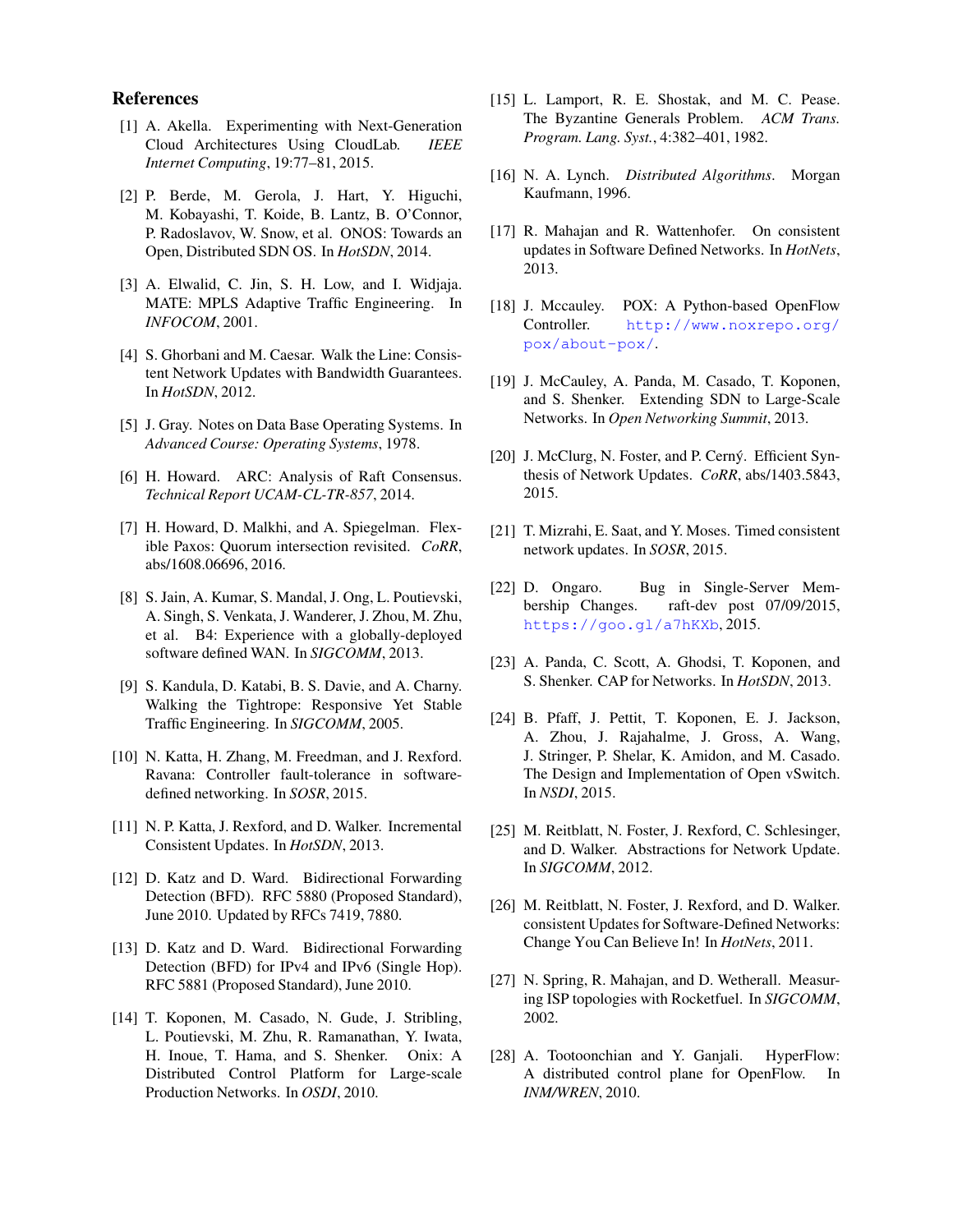# <span id="page-14-0"></span>A Safety Policies in SCL

Next we look at how SCL ensures that *safety policies* always hold. From our definitions, safety policies must never be violated, even in the presence of an arbitrary sequence of network events. Unlike liveness policies, we cannot rely on the control plane to enforce these policies. We therefore turn to data plane mechanisms for enforcing these policies.

As noted earlier, safety policies cannot have any dependence on what other paths are available in the network (disallowing policies affecting optimality, *e.g.,* shortest path routing) or on what other traffic is in the network (disallowing policies which ensure traffic isolation). The safety policies listed in §[3.2](#page-3-0) meet this requirement: waypointing requires that all chosen paths include the waypoint, while isolation limits the set of endpoints that valid paths can have. Next, we present our mechanism for enforcing safety policies, and then provide an analysis showing that this mechanism is both necessary and sufficient.

### A.1 Mechanism

Safety policies in SCL constrain the set of valid paths in the network. We assume the control applications only generate paths that adhere to these constraints. Such policies can therefore be implemented by using dataplane consistency mechanisms to ensure that packets only follow paths generated by a control application.

Our mechanisms for doing this extends existing work on consistent updates [\[4,](#page-13-24) [25\]](#page-13-11). However in contrast to these works (which implicitly focus on planned updates), our focus is explicitly restricted to unplanned topology updates. The primary aim of this mechanism is to ensure that each packet follows exactly one controller generated path. Similar to prior work, we accomplish this by associating a label with each path, and tagging packets on ingress with the label for a given path. Packets are then routed according to this label, ensuring that they follow a single path. Packets can be tagged by changing the VLAN tag, adding an MPLS label, or using other packet fields.

In SCL, the controller-proxy is responsible for ensuring that packets follow a single path. Our mechanism for doing this is based on the following observation: since we assume controllers are *deterministic*, the path (for a single packet) is determined entirely by the current network state and policy. The controller-proxy therefore uses a hash of the network state and policy as a policy label (Π). When a controller sends its controller-proxy a flow table update, the controller-proxy modifies each match predicate in the update. The match predicates are updated so that a packet matches the new predicate if and only if the packet is tagged with  $\Pi$  and if it would have matched the old predicate (*i.e.,* given a match-action rule r with match m, the controller-proxy produces a rule  $r'$  which always hold. From our definitions, safety policies must be a method to the network events. Unlike liveness policies, we never be violated, even in the presence of nathitary sequence of network events. Unlike liveness poli

<span id="page-14-1"></span>

Figure 19: Example where waypointing is violated when using inconsistent paths.

match  $m$ ). The controller-proxy also augments the update to add rules which would tag packets on ingress with an appropriate tag. The controller-proxy then sends these rules to the appropriate switch (and its switch-agent). Once these rules are installed, packets are forwarded along exactly one path from ingress to egress, and are dropped when this is not possible.

Since the labels used by SCL are based on the network state and policy, controllers in agreement will use the same label, and in steady state all controllers will install exactly one set of rules. However, during periods of disagreement, several sets of rules might be installed in the network. While these do not result in a correctness violation, they can result in resource exhaustion (as flow table space is consumed). Garbage collection of rules is a concern for all consistent update mechanisms, and we find that we can apply any of the existing solutions [\[11\]](#page-13-7) to our approach. Finally, we observe that this mechanism need not be used for paths which do not enforce a safety policy. We therefore allow the controller to mark rules as not being safety critical, and we do not modify the match field for such rules, reducing overhead. We do not require that single-image controllers mark packets as such, this mechanism merely provides an opportunity for optimization when control applications are SCL aware.

#### A.2 Analysis

Next we show that this mechanism is both necessary and sufficient for ensuring that safety policies hold. Since we assume that controllers compute paths that enforce safety policies, ensuring that packets are only forwarded along a computed path is *sufficient* to ensure that safety policies are upheld. We show necessity by means of a counterexample. We show that a packet that starts out following one policy compliant path, but switches over partway to another policy compliant path can violate a safety policy. Consider the network in Figure [19,](#page-14-1) where all packets from A to G need to be waypointed through the shaded gray node E. In this case, both the solid-red path and the dashed purple path individually meet this requirement. However, the paths intersect at both  $D$  and  $E$ . Consider a case where routing is done solely on packet headers (so we do not consider input ports, labels, etc.). In this case a packet can follow the path  $A$ — $B$ — $D$ — $C$ — $G$ , which is a combination of two policy compliant paths, but is not itself policy compliant. Therefore, it is *necessary* that packets follow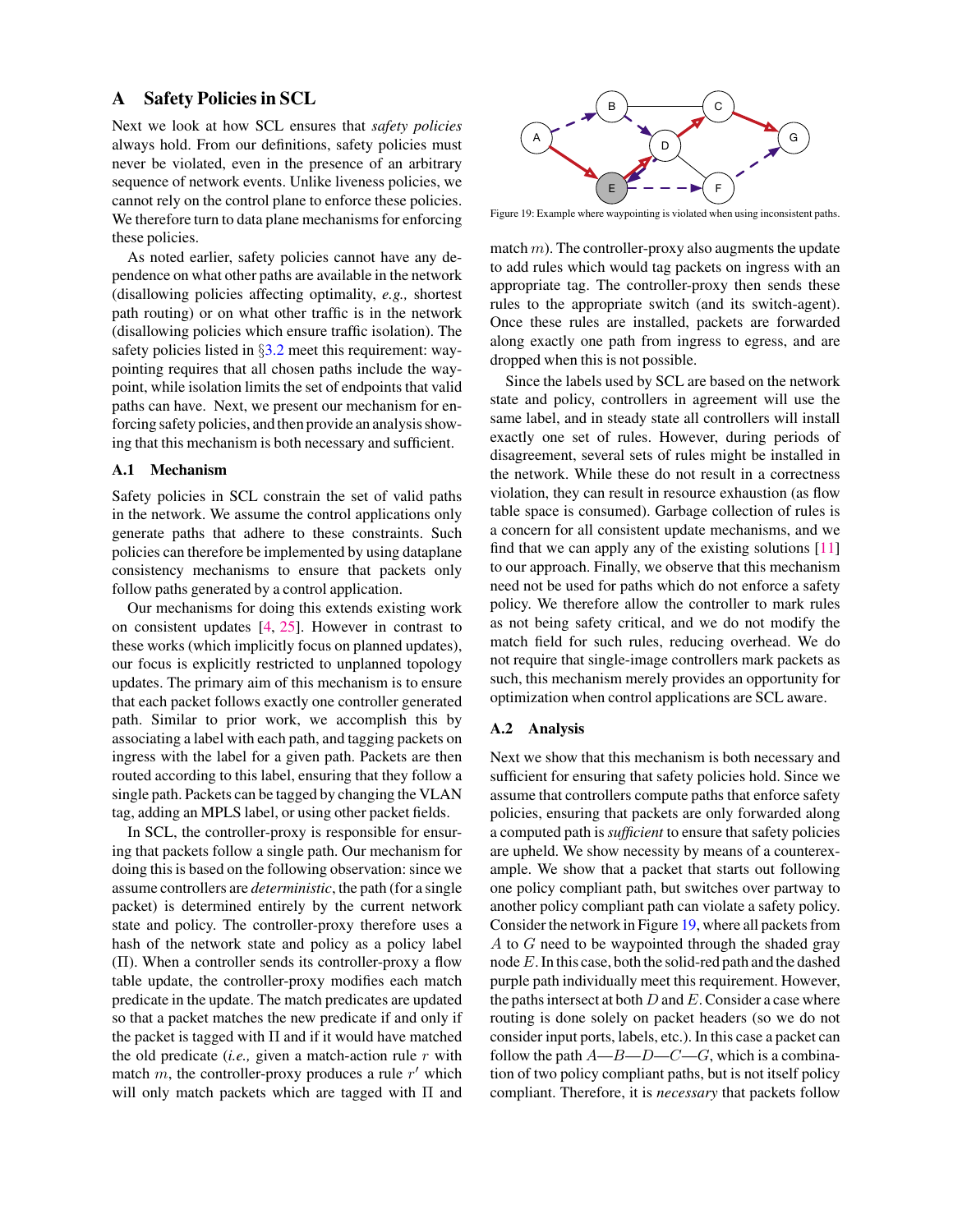a single path to ensure safety policies are held. Therefore our mechanism is both *necessary* and *sufficient*.

### A.3 Causal Dependencies

Safety policies in reactive networks might require that causal dependencies be enforced between paths. For example, reactive controllers can be used to implement stateful firewalls, where the first packet triggers the addition of flow rules that allow forwarding of subsequent packets belonging to the connection. Ensuring correcntess in this case requires ensuring that all packets in the connection (after the first) are handled by rules that are causally after the rules handling the first packet. Our mechanism above does not guarantee such causality (since we do not assume any ordering on the labels, or on the order in which different controllers become aware of network paths).We have not found any policies that can be implemented in proactive controllers (which we assume) that require handling causal dependencies, and hence we do not implement any mechanisms to deal with this problem. We sketch out a mechanism here using which SCL can be extended to deal with causal dependencies.

For this extension we require that each controllerproxy maintain a vector clock tracking updates it has received from each switch, and include this vector clock in each update sent to a switch-agent. We also require that each switch-agent remember the vector clock for the last accepted update. Causality can now be enforced by having each switch-agent reject any updates which happen-before the last accepted update, *i.e.,* on receiving an update the switch-agent compares the update's vector clock  $v_u$  with the vector-clock for the last accepted update  $v_a$ , and rejects any updates where  $v_u \preceq v_a$ . The challenge here is that the happens-before relation for vector clocks is a partial order, and in fact  $v_u$  and  $v_a$ may be incomparable using the happens-before relation. There are two options in this case: (a) the switch-agent could accept incomparable updates, and this can result in causality violations in some cases; or (b) the switch-agent can reject the incomparable update. The latter is safe (*i.e.,* causality is never violated), however it can render the network unavailable in the presence of partitions since controllers might never learn about events known only to other controllers across a partition.

# <span id="page-15-0"></span>B Policy Changes in SCL

All the mechanisms presented thus far rely on the assumption that controllers in the network agree about *policy*. The *policy coordinator* uses 2-phase commit [\[5\]](#page-13-25) (2PC) to ensure that this holds. In SCL, network operators initiate policy changes by sending updates to the *policy coordinator*. The policy coordinator is configured with the set of active controllers, and is connected to each controller in this set through a reliable channel (*e.g.,* established using TCP). On receiving such an update, the policy coordinator uses 2PC to update the controllers as follows:

- 1. The policy coordinator informs each controller that a policy update has been initiated, and sends each controller the new policy.
- 2. On receiving the new policy, each controller sends an acknowledgment to the policy coordinator. Controllers also start start queuing network events (*i.e.,* do not respond to them) and do not respond to them until further messages are received.
- 3. Upon receiving an acknowledgement from all controllers, the policy coordinator sends a message to all controllers informing them that they should switch to the new policy.
- 4. On receiving the switch message, each controller starts using the new policy, and starts processing queued network events according to this policy.
- 5. If the policy coordinator does not receive acknowledgments from all controllers, it sends an abort message to all controllers. Controllers receiving an abort message stop queuing network events and process both queued events and new events according to the old policy.

Two phase commit is not live, and in the presence of failures, the system cannot make progress. For example, in the event of controller failure, new policies cannot be installed and any controller which has received a policy update message will stop responding to network events until it receives the switch message. However, we assume that policy changes are *rare* and performed during periods when an administrator is actively monitoring the system (and can thus respond to failures). We therefore assume that either the policy coordinator does not fail during a policy update or can be restored when it does fail, and that before starting a policy update network administrators ensure that all controllers are functioning and reachable. Furthermore, to ensure that controllers are not stalled from responding to network events forever, SCL controllers gossip about *commit* and *abort* messages from the 2PC process. Controllers can commit or abort policy updates upon receiving these messages from other controllers. This allows us to reduce our window of vulnerability to the case where either (a) the policy coordinator fails without sending any commits or aborts, or (b) a controller is partitioned from the policy coordinator and all other controllers in the system.

The first problem can be addressed by implementing fault tolerance for the policy coordinator by implementing it as a replicated state machine. This comes at the cost of additional complexity, and is orthogonal to our work.

The second problem, which results from a partition preventing the policy coordinator from communicating with a controller, cannot safely be solved without repairing the partition. This is not unique to SCL, and is true for